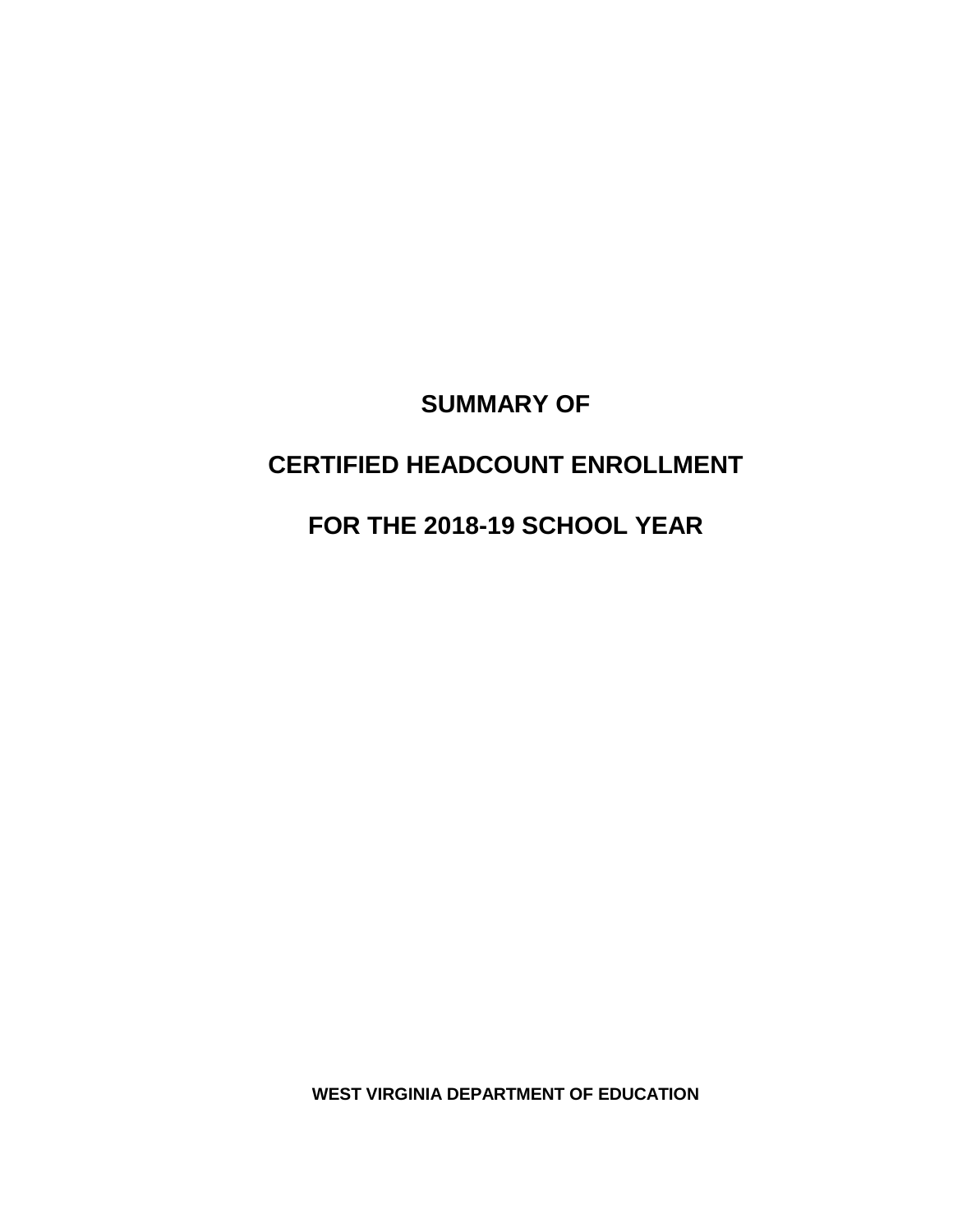### **COUNTY BOARDS OF EDUCATION HEADCOUNT (STUDENT) ENROLLMENT BY GRADE - 2ND MONTH 2018-19 YEAR**

|                 | Early     | Kinder- |        |        |              |        |        |        |
|-----------------|-----------|---------|--------|--------|--------------|--------|--------|--------|
| County          | Childhood | garten  | First  | Second | <b>Third</b> | Fourth | Fifth  | Sixth  |
| Barbour         | 129       | 180     | 174    | 163    | 154          | 169    | 180    | 177    |
| <b>Berkeley</b> | 892       | 1,421   | 1,374  | 1,359  | 1,397        | 1,451  | 1,499  | 1,528  |
| Boone           | 174       | 242     | 252    | 267    | 266          | 289    | 261    | 311    |
| <b>Braxton</b>  | 107       | 142     | 154    | 155    | 132          | 161    | 150    | 142    |
| <b>Brooke</b>   | 109       | 163     | 180    | 173    | 191          | 197    | 220    | 219    |
|                 |           |         |        |        |              |        |        |        |
| Cabell          | 708       | 903     | 936    | 866    | 906          | 917    | 918    | 944    |
| Calhoun         | 43        | 79      | 74     | 75     | 63           | 75     | 60     | 71     |
| Clay            | 93        | 118     | 113    | 133    | 150          | 147    | 141    | 162    |
| Doddridge       | 65        | 81      | 76     | 85     | 76           | 91     | 92     | 78     |
| Fayette         | 272       | 453     | 452    | 431    | 457          | 435    | 472    | 488    |
| Gilmer          | 47        | 41      | 63     | 70     | 63           | 46     | 60     | 66     |
| Grant           | 87        | 124     | 104    | 102    | 115          | 120    | 127    | 122    |
| Greenbrier      | 232       | 344     | 332    | 340    | 336          | 361    | 371    | 375    |
| Hampshire       | 140       | 216     | 210    | 204    | 219          | 216    | 206    | 248    |
| Hancock         | 176       | 300     | 277    | 267    | 301          | 305    | 288    | 263    |
|                 | 126       | 167     | 163    | 168    | 161          | 174    | 176    | 206    |
| Hardy           |           |         |        |        |              |        |        |        |
| Harrison        | 560       | 772     | 740    | 736    | 759          | 797    | 808    | 799    |
| Jackson         | 232       | 339     | 330    | 303    | 326          | 340    | 357    | 347    |
| Jefferson       | 307       | 619     | 658    | 649    | 671          | 650    | 656    | 740    |
| Kanawha         | 1,214     | 1,848   | 1,856  | 1,729  | 1,736        | 1,864  | 1,959  | 1,897  |
| Lewis           | 142       | 214     | 167    | 186    | 183          | 172    | 221    | 214    |
| Lincoln         | 219       | 261     | 231    | 241    | 249          | 268    | 295    | 244    |
| Logan           | 263       | 375     | 396    | 398    | 376          | 381    | 395    | 397    |
| Marion          | 376       | 600     | 574    | 589    | 591          | 595    | 598    | 563    |
| Marshall        | 219       | 351     | 356    | 350    | 326          | 346    | 344    | 327    |
| Mason           | 233       | 304     | 285    | 267    | 279          | 304    | 338    | 290    |
| McDowell        | 146       | 240     | 211    | 212    | 217          | 235    | 213    | 232    |
|                 | 476       |         | 640    | 653    |              | 703    | 697    |        |
| Mercer          |           | 679     |        |        | 648          |        |        | 677    |
| Mineral         | 227       | 313     | 313    | 287    | 312          | 283    | 313    | 284    |
| Mingo           | 209       | 311     | 318    | 314    | 333          | 295    | 315    | 311    |
| Monongalia      | 638       | 852     | 836    | 885    | 790          | 849    | 814    | 842    |
| Monroe          | 90        | 121     | 130    | 129    | 131          | 143    | 126    | 132    |
| Morgan          | 102       | 155     | 171    | 142    | 150          | 180    | 160    | 164    |
| Nicholas        | 158       | 281     | 264    | 283    | 283          | 254    | 285    | 309    |
| Ohio            | 245       | 415     | 372    | 367    | 338          | 416    | 388    | 389    |
| Pendleton       | 59        | 61      | 73     | 64     | 66           | 76     | 60     | 71     |
| Pleasants       | 55        | 86      | 80     | 70     | 75           | 69     | 81     | 93     |
| Pocahontas      | 43        | 80      | 72     | 70     | 72           | 81     | 65     | 86     |
| Preston         | 227       | 334     | 304    | 335    | 334          | 334    | 355    | 322    |
| Putnam          | 429       | 682     | 653    | 680    | 629          | 671    | 686    | 700    |
|                 |           |         |        |        |              |        |        |        |
| Raleigh         | 605       | 832     | 840    | 887    | 874          | 875    | 887    | 931    |
| Randolph        | 187       | 309     | 321    | 296    | 259          | 279    | 269    | 311    |
| Ritchie         | 83        | 95      | 80     | 82     | 96           | 78     | 102    | 96     |
| Roane           | 94        | 151     | 155    | 134    | 143          | 155    | 165    | 163    |
| Summers         | 69        | 99      | 87     | 117    | 120          | 100    | 126    | 121    |
| Taylor          | 144       | 187     | 166    | 186    | 167          | 200    | 179    | 176    |
| Tucker          | 50        | 83      | 76     | 51     | 73           | 68     | 71     | 71     |
| Tyler           | 77        | 108     | 96     | 73     | 92           | 91     | 95     | 96     |
| Upshur          | 220       | 287     | 290    | 242    | 274          | 267    | 257    | 298    |
| Wayne           | 377       | 484     | 463    | 465    | 452          | 500    | 510    | 530    |
|                 | 72        | 86      | 87     | 97     | 103          | 104    | 104    | 96     |
| Webster         |           |         |        |        |              |        |        |        |
| Wetzel          | 128       | 188     | 175    | 179    | 161          | 137    | 173    | 176    |
| Wirt            | 56        | 64      | 73     | 84     | 84           | 71     | 76     | 84     |
| Wood            | 613       | 911     | 874    | 876    | 872          | 907    | 937    | 891    |
| Wyoming         | 226       | 291     | 289    | 270    | 248          | 280    | 294    | 282    |
| Total           | 13,270    | 19,442  | 19,036 | 18,836 | 18,879       | 19,572 | 19,995 | 20,152 |
|                 |           |         |        |        |              |        |        |        |

OSF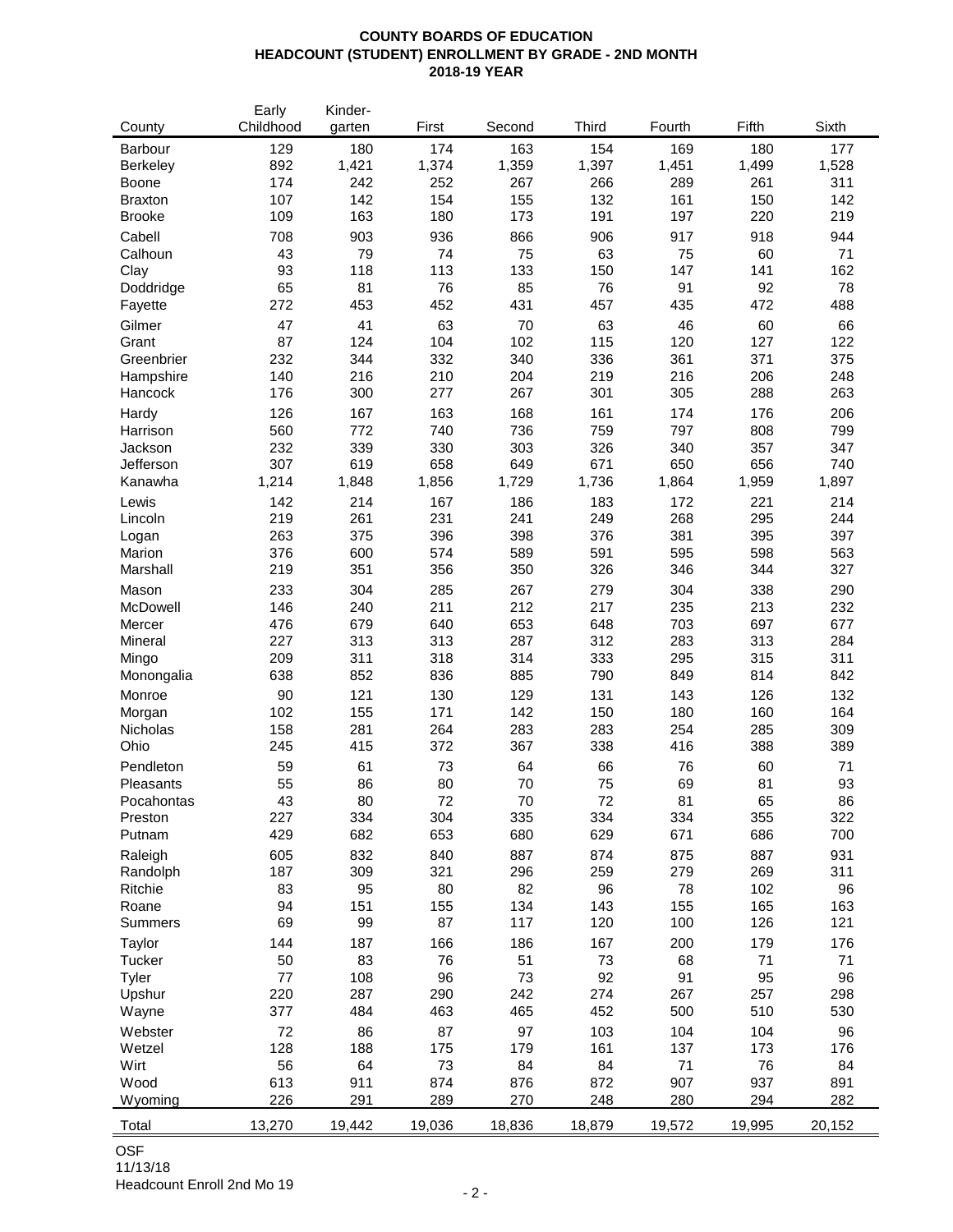### **COUNTY BOARDS OF EDUCATION HEADCOUNT (STUDENT) ENROLLMENT BY GRADE - 2ND MONTH 2018-19 YEAR**

| County         | Seventh | Eight  | Ninth  | Tenth  | Eleventh | Twelfth | Total   |
|----------------|---------|--------|--------|--------|----------|---------|---------|
| Barbour        | 178     | 191    | 169    | 155    | 158      | 149     | 2,326   |
| Berkeley       | 1,471   | 1,438  | 1,556  | 1,507  | 1,307    | 1,271   | 19,471  |
| Boone          | 277     | 297    | 339    | 324    | 258      | 282     | 3,839   |
| <b>Braxton</b> | 136     | 147    | 160    | 152    | 129      | 108     | 1,975   |
| <b>Brooke</b>  | 237     | 236    | 252    | 251    | 186      | 216     | 2,830   |
| Cabell         | 895     | 873    | 921    | 916    | 871      | 860     | 12,434  |
| Calhoun        | 66      | 73     | 59     | 67     | 85       | 72      | 962     |
| Clay           | 134     | 127    | 146    | 146    | 121      | 128     | 1,859   |
| Doddridge      | 85      | 97     | 81     | 63     | 75       | 74      | 1,119   |
| Fayette        | 443     | 431    | 444    | 464    | 434      | 467     | 6,143   |
|                | 67      | 66     | 62     | 49     | 53       | 58      | 811     |
| Gilmer         | 123     | 114    | 140    | 126    | 114      | 115     | 1,633   |
| Grant          | 348     | 335    |        |        | 338      |         |         |
| Greenbrier     |         |        | 425    | 321    |          | 355     | 4,813   |
| Hampshire      | 219     | 236    | 207    | 237    | 225      | 211     | 2,994   |
| Hancock        | 288     | 319    | 332    | 293    | 309      | 273     | 3,991   |
| Hardy          | 163     | 160    | 187    | 190    | 152      | 147     | 2,340   |
| Harrison       | 778     | 816    | 869    | 791    | 770      | 739     | 10,734  |
| Jackson        | 320     | 336    | 361    | 356    | 334      | 300     | 4,581   |
| Jefferson      | 649     | 691    | 756    | 682    | 685      | 621     | 9,034   |
| Kanawha        | 1,881   | 1,898  | 2,313  | 1,918  | 1,809    | 1,764   | 25,686  |
| Lewis          | 198     | 182    | 169    | 202    | 146      | 162     | 2,558   |
| Lincoln        | 280     | 258    | 272    | 202    | 185      | 186     | 3,391   |
| Logan          | 379     | 403    | 471    | 448    | 439      | 442     | 5,563   |
| Marion         | 591     | 545    | 603    | 583    | 520      | 510     | 7,838   |
| Marshall       | 339     | 333    | 329    | 314    | 337      | 331     | 4,602   |
| Mason          | 290     | 317    | 329    | 266    | 284      | 285     | 4,071   |
| McDowell       | 195     | 214    | 227    | 229    | 195      | 201     | 2,967   |
| Mercer         | 633     | 592    | 662    | 624    | 617      | 553     | 8,854   |
| Mineral        | 281     | 307    | 342    | 276    | 281      | 285     | 4,104   |
| Mingo          | 288     | 315    | 299    | 292    | 249      | 226     | 4,075   |
| Monongalia     | 821     | 811    | 906    | 919    | 767      | 791     | 11,521  |
| Monroe         | 129     | 125    | 138    | 100    | 114      | 128     | 1,736   |
| Morgan         | 180     | 193    | 193    | 176    | 159      | 177     | 2,302   |
| Nicholas       | 279     | 263    | 250    | 276    | 250      | 258     | 3,693   |
| Ohio           | 389     | 402    | 382    | 371    | 374      | 374     | 5,222   |
| Pendleton      | 63      | 65     | 62     | 81     | 67       | 61      | 929     |
| Pleasants      | 72      | 84     | 93     | 68     | 83       | 91      | 1,100   |
| Pocahontas     | 72      | 61     | 85     | 71     | 76       | 70      | 1,004   |
| Preston        | 330     | 320    | 392    | 267    | 290      | 264     | 4,408   |
| Putnam         | 743     | 719    | 803    | 717    | 690      | 734     | 9,536   |
| Raleigh        | 838     | 882    | 927    | 802    | 761      | 686     | 11,627  |
| Randolph       | 266     | 318    | 319    | 283    | 243      | 289     | 3,949   |
| Ritchie        | 98      | 110    | 135    | 118    | 95       | 89      | 1,357   |
| Roane          | 157     | 156    | 199    | 174    | 129      | 115     | 2,090   |
| <b>Summers</b> | 105     | 115    | 135    | 97     | 91       | 104     | 1,486   |
| Taylor         | 167     | 175    | 196    | 176    | 150      | 135     | 2,404   |
| Tucker         | 77      | 68     | 94     | 92     | 64       | 71      | 1,009   |
| Tyler          | 86      | 98     | 94     | 79     | 94       | 81      | 1,260   |
| Upshur         | 307     | 272    | 284    | 265    | 251      | 248     | 3,762   |
| Wayne          | 456     | 453    | 586    | 499    | 483      | 472     | 6,730   |
| Webster        | 90      | 87     | 103    | 84     | 88       | 111     | 1,312   |
| Wetzel         | 205     | 174    | 212    | 195    | 195      | 181     | 2,479   |
| Wirt           | 82      | 73     | 70     | 66     | $77$     | 49      | 1,009   |
| Wood           | 942     | 918    | 1,050  | 950    | 854      | 789     | 12,384  |
| Wyoming        | 265     | 287    | 288    | 292    | 279      | 257     | 3,848   |
|                |         |        |        |        |          |         |         |
| Total          | 19,451  | 19,576 | 21,478 | 19,662 | 18,390   | 18,016  | 265,755 |

OSF 11/13/18

Headcount Enroll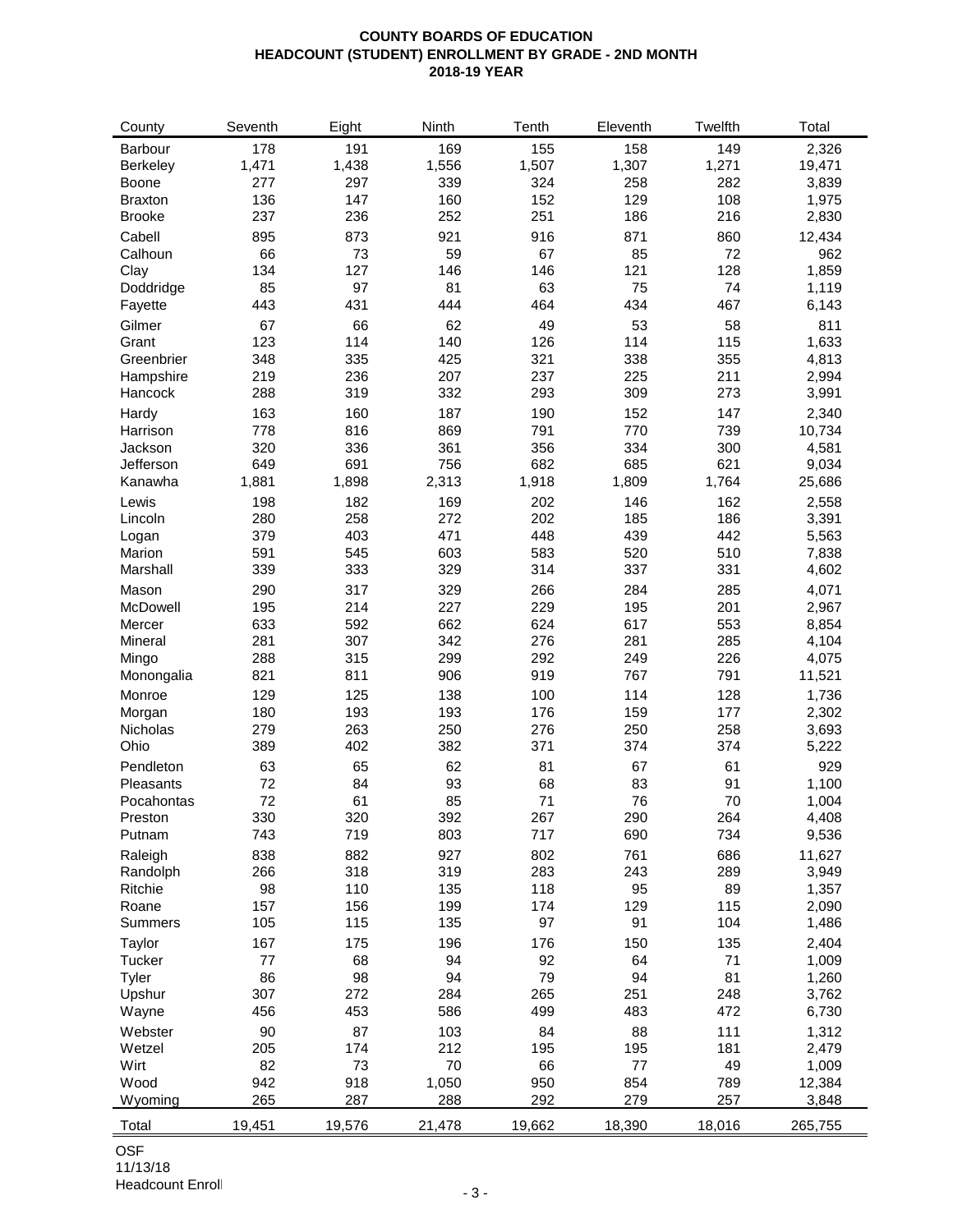## **COUNTY BOARDS OF EDUCATION SUMMARY OF HEADCOUNT (STUDENT) ENROLLMENT - 2ND MONTH 2018-19 YEAR**

| County               | Headcount<br>Enrollment |
|----------------------|-------------------------|
| Barbour              | 2,326                   |
| Berkeley             | 19,471                  |
| Boone                | 3,839                   |
| <b>Braxton</b>       | 1,975                   |
| <b>Brooke</b>        | 2,830                   |
| Cabell               | 12,434                  |
| Calhoun              | 962                     |
| Clay                 | 1,859                   |
| Doddridge            | 1,119                   |
| Fayette              | 6,143                   |
| Gilmer               | 811                     |
| Grant                | 1,633                   |
| Greenbrier           | 4,813                   |
| Hampshire            | 2,994                   |
| Hancock              | 3,991                   |
| Hardy                | 2,340                   |
| Harrison             | 10,734                  |
| Jackson              | 4,581                   |
| Jefferson<br>Kanawha | 9,034<br>25,686         |
|                      |                         |
| Lewis<br>Lincoln     | 2,558<br>3,391          |
| Logan                | 5,563                   |
| Marion               | 7,838                   |
| Marshall             | 4,602                   |
| Mason                | 4,071                   |
| McDowell             | 2,967                   |
| Mercer               | 8,854                   |
| Mineral              | 4,104                   |
| Mingo                | 4,075                   |
| Monongalia           | 11,521                  |
| Monroe               | 1,736                   |
| Morgan               | 2,302                   |
| Nicholas             | 3,693                   |
| Ohio                 | 5,222                   |
| Pendleton            | 929                     |
| Pleasants            | 1,100                   |
| Pocahontas           | 1,004                   |
| Preston<br>Putnam    | 4,408                   |
|                      | 9,536                   |
| Raleigh<br>Randolph  | 11,627<br>3,949         |
| Ritchie              | 1,357                   |
| Roane                | 2,090                   |
| Summers              | 1,486                   |
| Taylor               | 2,404                   |
| Tucker               | 1,009                   |
| Tyler                | 1,260                   |
| Upshur               | 3,762                   |
| Wayne                | 6,730                   |
| Webster              | 1,312                   |
| Wetzel               | 2,479                   |
| Wirt                 | 1,009                   |
| Wood                 | 12,384                  |
| Wyoming              | 3,848                   |
| Total                | 265,755                 |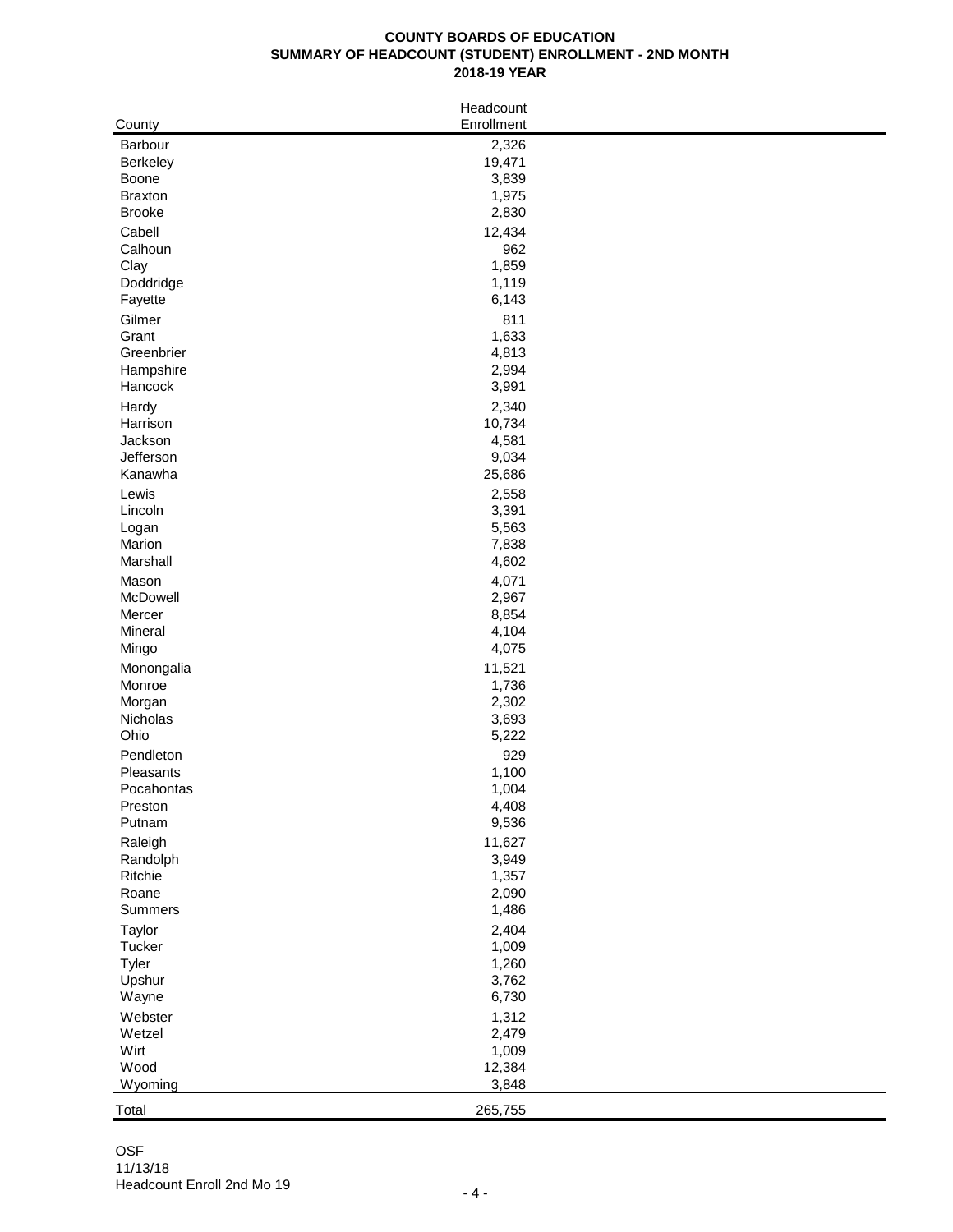#### **COUNTY BOARDS OF EDUCATION SUMMARY OF HEADCOUNT (STUDENT) ENROLLMENT - 2ND MONTH ARRANGED IN DESCENDING ORDER 2018-19 YEAR**

| $\mathbf{1}$<br>Kanawha<br>25,686<br>$\sqrt{2}$<br>19,471<br>Berkeley<br>3<br>Cabell<br>12,434<br>4<br>Wood<br>12,384<br>$\mathbf 5$<br>11,627<br>Raleigh<br>$\,6\,$<br>11,521<br>Monongalia<br>$\boldsymbol{7}$<br>Harrison<br>10,734<br>$\,8\,$<br>Putnam<br>9,536<br>$\boldsymbol{9}$<br>Jefferson<br>9,034<br>10<br>8,854<br>Mercer<br>11<br>7,838<br>Marion<br>12<br>Wayne<br>6,730<br>13<br>6,143<br>Fayette<br>14<br>5,563<br>Logan<br>15<br>Ohio<br>5,222<br>16<br>4,813<br>Greenbrier<br>17<br>Marshall<br>4,602<br>18<br>Jackson<br>4,581<br>19<br>Preston<br>4,408<br>20<br>Mineral<br>4,104<br>21<br>4,075<br>Mingo<br>22<br>4,071<br>Mason<br>23<br>3,991<br>Hancock<br>24<br>3,949<br>Randolph<br>25<br>3,848<br>Wyoming<br>26<br>Boone<br>3,839<br>27<br>3,762<br>Upshur<br>28<br>Nicholas<br>3,693<br>29<br>Lincoln<br>3,391<br>30<br>2,994<br>Hampshire<br>31<br>McDowell<br>2,967<br>32<br><b>Brooke</b><br>2,830<br>33<br>Lewis<br>2,558<br>34<br>2,479<br>Wetzel<br>35<br>2,404<br>Taylor<br>36<br>2,340<br>Hardy<br>37<br>2,326<br>Barbour<br>38<br>2,302<br>Morgan<br>39<br>2,090<br>Roane<br>Braxton<br>1,975<br>40<br>1,859<br>41<br>Clay<br>1,736<br>42<br>Monroe<br>43<br>Grant<br>1,633<br>44<br>Summers<br>1,486<br>45<br>Ritchie<br>1,357<br>1,312<br>46<br>Webster<br>47<br>Tyler<br>1,260<br>48<br>Doddridge<br>1,119<br>49<br>Pleasants<br>1,100<br>50<br>Tucker<br>1,009<br>Wirt<br>1,009<br>50<br>52<br>Pocahontas<br>1,004<br>53<br>962<br>Calhoun<br>929<br>54<br>Pendleton<br>811<br>55<br>Gilmer<br>265,755<br>Total<br>$\overline{\phantom{a}}$ |     |        | Headcount  |  |
|----------------------------------------------------------------------------------------------------------------------------------------------------------------------------------------------------------------------------------------------------------------------------------------------------------------------------------------------------------------------------------------------------------------------------------------------------------------------------------------------------------------------------------------------------------------------------------------------------------------------------------------------------------------------------------------------------------------------------------------------------------------------------------------------------------------------------------------------------------------------------------------------------------------------------------------------------------------------------------------------------------------------------------------------------------------------------------------------------------------------------------------------------------------------------------------------------------------------------------------------------------------------------------------------------------------------------------------------------------------------------------------------------------------------------------------------------------------------------------------------------------------------------------------------------------------------------------------|-----|--------|------------|--|
|                                                                                                                                                                                                                                                                                                                                                                                                                                                                                                                                                                                                                                                                                                                                                                                                                                                                                                                                                                                                                                                                                                                                                                                                                                                                                                                                                                                                                                                                                                                                                                                        | Ct. | County | Enrollment |  |
|                                                                                                                                                                                                                                                                                                                                                                                                                                                                                                                                                                                                                                                                                                                                                                                                                                                                                                                                                                                                                                                                                                                                                                                                                                                                                                                                                                                                                                                                                                                                                                                        |     |        |            |  |
|                                                                                                                                                                                                                                                                                                                                                                                                                                                                                                                                                                                                                                                                                                                                                                                                                                                                                                                                                                                                                                                                                                                                                                                                                                                                                                                                                                                                                                                                                                                                                                                        |     |        |            |  |
|                                                                                                                                                                                                                                                                                                                                                                                                                                                                                                                                                                                                                                                                                                                                                                                                                                                                                                                                                                                                                                                                                                                                                                                                                                                                                                                                                                                                                                                                                                                                                                                        |     |        |            |  |
|                                                                                                                                                                                                                                                                                                                                                                                                                                                                                                                                                                                                                                                                                                                                                                                                                                                                                                                                                                                                                                                                                                                                                                                                                                                                                                                                                                                                                                                                                                                                                                                        |     |        |            |  |
|                                                                                                                                                                                                                                                                                                                                                                                                                                                                                                                                                                                                                                                                                                                                                                                                                                                                                                                                                                                                                                                                                                                                                                                                                                                                                                                                                                                                                                                                                                                                                                                        |     |        |            |  |
|                                                                                                                                                                                                                                                                                                                                                                                                                                                                                                                                                                                                                                                                                                                                                                                                                                                                                                                                                                                                                                                                                                                                                                                                                                                                                                                                                                                                                                                                                                                                                                                        |     |        |            |  |
|                                                                                                                                                                                                                                                                                                                                                                                                                                                                                                                                                                                                                                                                                                                                                                                                                                                                                                                                                                                                                                                                                                                                                                                                                                                                                                                                                                                                                                                                                                                                                                                        |     |        |            |  |
|                                                                                                                                                                                                                                                                                                                                                                                                                                                                                                                                                                                                                                                                                                                                                                                                                                                                                                                                                                                                                                                                                                                                                                                                                                                                                                                                                                                                                                                                                                                                                                                        |     |        |            |  |
|                                                                                                                                                                                                                                                                                                                                                                                                                                                                                                                                                                                                                                                                                                                                                                                                                                                                                                                                                                                                                                                                                                                                                                                                                                                                                                                                                                                                                                                                                                                                                                                        |     |        |            |  |
|                                                                                                                                                                                                                                                                                                                                                                                                                                                                                                                                                                                                                                                                                                                                                                                                                                                                                                                                                                                                                                                                                                                                                                                                                                                                                                                                                                                                                                                                                                                                                                                        |     |        |            |  |
|                                                                                                                                                                                                                                                                                                                                                                                                                                                                                                                                                                                                                                                                                                                                                                                                                                                                                                                                                                                                                                                                                                                                                                                                                                                                                                                                                                                                                                                                                                                                                                                        |     |        |            |  |
|                                                                                                                                                                                                                                                                                                                                                                                                                                                                                                                                                                                                                                                                                                                                                                                                                                                                                                                                                                                                                                                                                                                                                                                                                                                                                                                                                                                                                                                                                                                                                                                        |     |        |            |  |
|                                                                                                                                                                                                                                                                                                                                                                                                                                                                                                                                                                                                                                                                                                                                                                                                                                                                                                                                                                                                                                                                                                                                                                                                                                                                                                                                                                                                                                                                                                                                                                                        |     |        |            |  |
|                                                                                                                                                                                                                                                                                                                                                                                                                                                                                                                                                                                                                                                                                                                                                                                                                                                                                                                                                                                                                                                                                                                                                                                                                                                                                                                                                                                                                                                                                                                                                                                        |     |        |            |  |
|                                                                                                                                                                                                                                                                                                                                                                                                                                                                                                                                                                                                                                                                                                                                                                                                                                                                                                                                                                                                                                                                                                                                                                                                                                                                                                                                                                                                                                                                                                                                                                                        |     |        |            |  |
|                                                                                                                                                                                                                                                                                                                                                                                                                                                                                                                                                                                                                                                                                                                                                                                                                                                                                                                                                                                                                                                                                                                                                                                                                                                                                                                                                                                                                                                                                                                                                                                        |     |        |            |  |
|                                                                                                                                                                                                                                                                                                                                                                                                                                                                                                                                                                                                                                                                                                                                                                                                                                                                                                                                                                                                                                                                                                                                                                                                                                                                                                                                                                                                                                                                                                                                                                                        |     |        |            |  |
|                                                                                                                                                                                                                                                                                                                                                                                                                                                                                                                                                                                                                                                                                                                                                                                                                                                                                                                                                                                                                                                                                                                                                                                                                                                                                                                                                                                                                                                                                                                                                                                        |     |        |            |  |
|                                                                                                                                                                                                                                                                                                                                                                                                                                                                                                                                                                                                                                                                                                                                                                                                                                                                                                                                                                                                                                                                                                                                                                                                                                                                                                                                                                                                                                                                                                                                                                                        |     |        |            |  |
|                                                                                                                                                                                                                                                                                                                                                                                                                                                                                                                                                                                                                                                                                                                                                                                                                                                                                                                                                                                                                                                                                                                                                                                                                                                                                                                                                                                                                                                                                                                                                                                        |     |        |            |  |
|                                                                                                                                                                                                                                                                                                                                                                                                                                                                                                                                                                                                                                                                                                                                                                                                                                                                                                                                                                                                                                                                                                                                                                                                                                                                                                                                                                                                                                                                                                                                                                                        |     |        |            |  |
|                                                                                                                                                                                                                                                                                                                                                                                                                                                                                                                                                                                                                                                                                                                                                                                                                                                                                                                                                                                                                                                                                                                                                                                                                                                                                                                                                                                                                                                                                                                                                                                        |     |        |            |  |
|                                                                                                                                                                                                                                                                                                                                                                                                                                                                                                                                                                                                                                                                                                                                                                                                                                                                                                                                                                                                                                                                                                                                                                                                                                                                                                                                                                                                                                                                                                                                                                                        |     |        |            |  |
|                                                                                                                                                                                                                                                                                                                                                                                                                                                                                                                                                                                                                                                                                                                                                                                                                                                                                                                                                                                                                                                                                                                                                                                                                                                                                                                                                                                                                                                                                                                                                                                        |     |        |            |  |
|                                                                                                                                                                                                                                                                                                                                                                                                                                                                                                                                                                                                                                                                                                                                                                                                                                                                                                                                                                                                                                                                                                                                                                                                                                                                                                                                                                                                                                                                                                                                                                                        |     |        |            |  |
|                                                                                                                                                                                                                                                                                                                                                                                                                                                                                                                                                                                                                                                                                                                                                                                                                                                                                                                                                                                                                                                                                                                                                                                                                                                                                                                                                                                                                                                                                                                                                                                        |     |        |            |  |
|                                                                                                                                                                                                                                                                                                                                                                                                                                                                                                                                                                                                                                                                                                                                                                                                                                                                                                                                                                                                                                                                                                                                                                                                                                                                                                                                                                                                                                                                                                                                                                                        |     |        |            |  |
|                                                                                                                                                                                                                                                                                                                                                                                                                                                                                                                                                                                                                                                                                                                                                                                                                                                                                                                                                                                                                                                                                                                                                                                                                                                                                                                                                                                                                                                                                                                                                                                        |     |        |            |  |
|                                                                                                                                                                                                                                                                                                                                                                                                                                                                                                                                                                                                                                                                                                                                                                                                                                                                                                                                                                                                                                                                                                                                                                                                                                                                                                                                                                                                                                                                                                                                                                                        |     |        |            |  |
|                                                                                                                                                                                                                                                                                                                                                                                                                                                                                                                                                                                                                                                                                                                                                                                                                                                                                                                                                                                                                                                                                                                                                                                                                                                                                                                                                                                                                                                                                                                                                                                        |     |        |            |  |
|                                                                                                                                                                                                                                                                                                                                                                                                                                                                                                                                                                                                                                                                                                                                                                                                                                                                                                                                                                                                                                                                                                                                                                                                                                                                                                                                                                                                                                                                                                                                                                                        |     |        |            |  |
|                                                                                                                                                                                                                                                                                                                                                                                                                                                                                                                                                                                                                                                                                                                                                                                                                                                                                                                                                                                                                                                                                                                                                                                                                                                                                                                                                                                                                                                                                                                                                                                        |     |        |            |  |
|                                                                                                                                                                                                                                                                                                                                                                                                                                                                                                                                                                                                                                                                                                                                                                                                                                                                                                                                                                                                                                                                                                                                                                                                                                                                                                                                                                                                                                                                                                                                                                                        |     |        |            |  |
|                                                                                                                                                                                                                                                                                                                                                                                                                                                                                                                                                                                                                                                                                                                                                                                                                                                                                                                                                                                                                                                                                                                                                                                                                                                                                                                                                                                                                                                                                                                                                                                        |     |        |            |  |
|                                                                                                                                                                                                                                                                                                                                                                                                                                                                                                                                                                                                                                                                                                                                                                                                                                                                                                                                                                                                                                                                                                                                                                                                                                                                                                                                                                                                                                                                                                                                                                                        |     |        |            |  |
|                                                                                                                                                                                                                                                                                                                                                                                                                                                                                                                                                                                                                                                                                                                                                                                                                                                                                                                                                                                                                                                                                                                                                                                                                                                                                                                                                                                                                                                                                                                                                                                        |     |        |            |  |
|                                                                                                                                                                                                                                                                                                                                                                                                                                                                                                                                                                                                                                                                                                                                                                                                                                                                                                                                                                                                                                                                                                                                                                                                                                                                                                                                                                                                                                                                                                                                                                                        |     |        |            |  |
|                                                                                                                                                                                                                                                                                                                                                                                                                                                                                                                                                                                                                                                                                                                                                                                                                                                                                                                                                                                                                                                                                                                                                                                                                                                                                                                                                                                                                                                                                                                                                                                        |     |        |            |  |
|                                                                                                                                                                                                                                                                                                                                                                                                                                                                                                                                                                                                                                                                                                                                                                                                                                                                                                                                                                                                                                                                                                                                                                                                                                                                                                                                                                                                                                                                                                                                                                                        |     |        |            |  |
|                                                                                                                                                                                                                                                                                                                                                                                                                                                                                                                                                                                                                                                                                                                                                                                                                                                                                                                                                                                                                                                                                                                                                                                                                                                                                                                                                                                                                                                                                                                                                                                        |     |        |            |  |
|                                                                                                                                                                                                                                                                                                                                                                                                                                                                                                                                                                                                                                                                                                                                                                                                                                                                                                                                                                                                                                                                                                                                                                                                                                                                                                                                                                                                                                                                                                                                                                                        |     |        |            |  |
|                                                                                                                                                                                                                                                                                                                                                                                                                                                                                                                                                                                                                                                                                                                                                                                                                                                                                                                                                                                                                                                                                                                                                                                                                                                                                                                                                                                                                                                                                                                                                                                        |     |        |            |  |
|                                                                                                                                                                                                                                                                                                                                                                                                                                                                                                                                                                                                                                                                                                                                                                                                                                                                                                                                                                                                                                                                                                                                                                                                                                                                                                                                                                                                                                                                                                                                                                                        |     |        |            |  |
|                                                                                                                                                                                                                                                                                                                                                                                                                                                                                                                                                                                                                                                                                                                                                                                                                                                                                                                                                                                                                                                                                                                                                                                                                                                                                                                                                                                                                                                                                                                                                                                        |     |        |            |  |
|                                                                                                                                                                                                                                                                                                                                                                                                                                                                                                                                                                                                                                                                                                                                                                                                                                                                                                                                                                                                                                                                                                                                                                                                                                                                                                                                                                                                                                                                                                                                                                                        |     |        |            |  |
|                                                                                                                                                                                                                                                                                                                                                                                                                                                                                                                                                                                                                                                                                                                                                                                                                                                                                                                                                                                                                                                                                                                                                                                                                                                                                                                                                                                                                                                                                                                                                                                        |     |        |            |  |
|                                                                                                                                                                                                                                                                                                                                                                                                                                                                                                                                                                                                                                                                                                                                                                                                                                                                                                                                                                                                                                                                                                                                                                                                                                                                                                                                                                                                                                                                                                                                                                                        |     |        |            |  |
|                                                                                                                                                                                                                                                                                                                                                                                                                                                                                                                                                                                                                                                                                                                                                                                                                                                                                                                                                                                                                                                                                                                                                                                                                                                                                                                                                                                                                                                                                                                                                                                        |     |        |            |  |
|                                                                                                                                                                                                                                                                                                                                                                                                                                                                                                                                                                                                                                                                                                                                                                                                                                                                                                                                                                                                                                                                                                                                                                                                                                                                                                                                                                                                                                                                                                                                                                                        |     |        |            |  |
|                                                                                                                                                                                                                                                                                                                                                                                                                                                                                                                                                                                                                                                                                                                                                                                                                                                                                                                                                                                                                                                                                                                                                                                                                                                                                                                                                                                                                                                                                                                                                                                        |     |        |            |  |
|                                                                                                                                                                                                                                                                                                                                                                                                                                                                                                                                                                                                                                                                                                                                                                                                                                                                                                                                                                                                                                                                                                                                                                                                                                                                                                                                                                                                                                                                                                                                                                                        |     |        |            |  |
|                                                                                                                                                                                                                                                                                                                                                                                                                                                                                                                                                                                                                                                                                                                                                                                                                                                                                                                                                                                                                                                                                                                                                                                                                                                                                                                                                                                                                                                                                                                                                                                        |     |        |            |  |
|                                                                                                                                                                                                                                                                                                                                                                                                                                                                                                                                                                                                                                                                                                                                                                                                                                                                                                                                                                                                                                                                                                                                                                                                                                                                                                                                                                                                                                                                                                                                                                                        |     |        |            |  |
|                                                                                                                                                                                                                                                                                                                                                                                                                                                                                                                                                                                                                                                                                                                                                                                                                                                                                                                                                                                                                                                                                                                                                                                                                                                                                                                                                                                                                                                                                                                                                                                        |     |        |            |  |
|                                                                                                                                                                                                                                                                                                                                                                                                                                                                                                                                                                                                                                                                                                                                                                                                                                                                                                                                                                                                                                                                                                                                                                                                                                                                                                                                                                                                                                                                                                                                                                                        |     |        |            |  |
|                                                                                                                                                                                                                                                                                                                                                                                                                                                                                                                                                                                                                                                                                                                                                                                                                                                                                                                                                                                                                                                                                                                                                                                                                                                                                                                                                                                                                                                                                                                                                                                        |     |        |            |  |
|                                                                                                                                                                                                                                                                                                                                                                                                                                                                                                                                                                                                                                                                                                                                                                                                                                                                                                                                                                                                                                                                                                                                                                                                                                                                                                                                                                                                                                                                                                                                                                                        |     |        |            |  |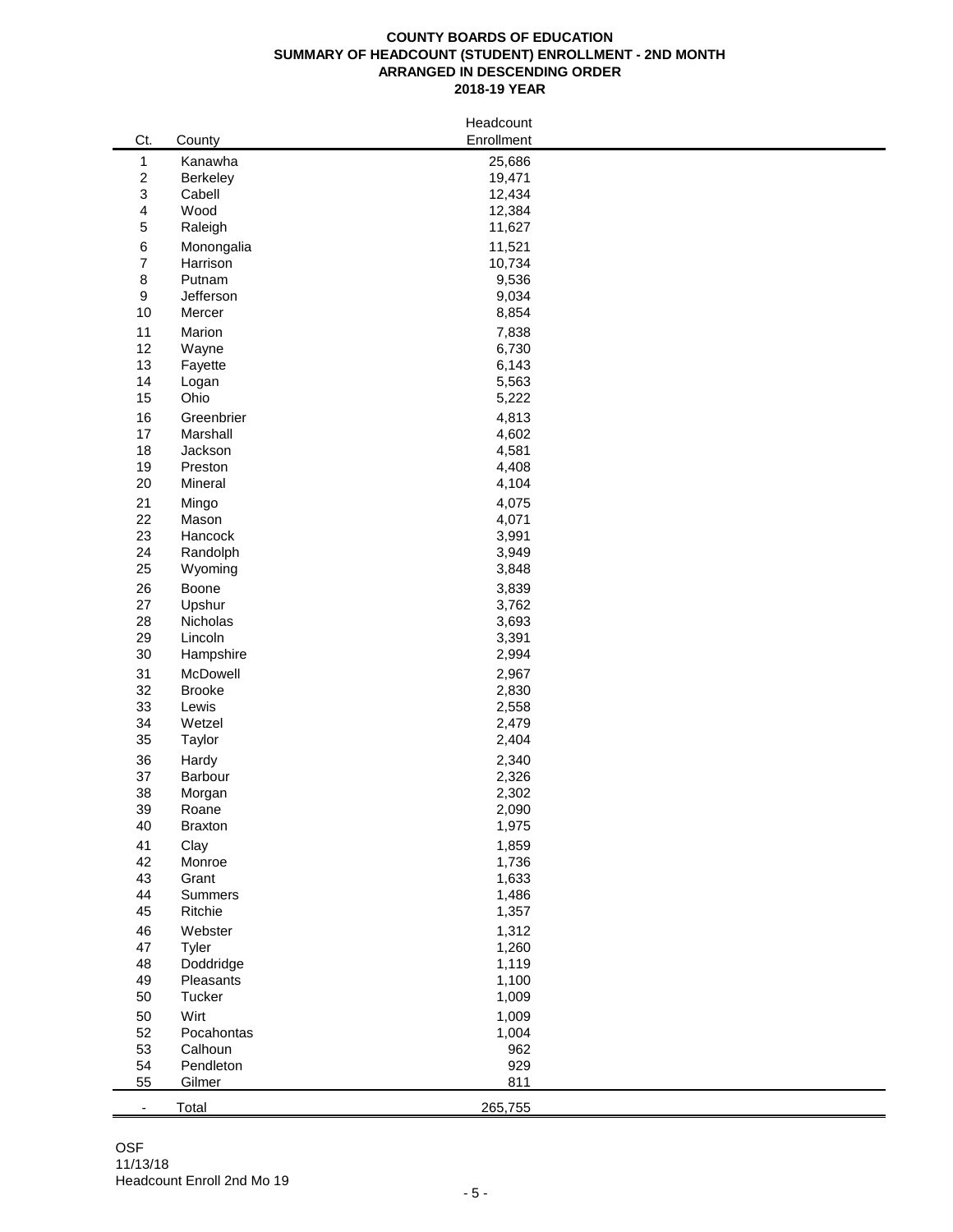#### **COUNTY BOARDS OF EDUCATION SUMMARY OF HEADCOUNT ENROLLMENT BY CATEGORIES - 2ND MONTH 2018-19 YEAR**

| County           | Early<br>Childhood | Kindergarten | Grades 1-8     | Grades 9-12  | Total           |
|------------------|--------------------|--------------|----------------|--------------|-----------------|
| Barbour          | 129                | 180          | 1,386          | 631          | 2,326           |
| <b>Berkeley</b>  | 892                | 1,421        | 11,517         | 5,641        | 19,471          |
| Boone            | 174                | 242          | 2,220          | 1,203        | 3,839           |
| <b>Braxton</b>   | 107                | 142          | 1,177          | 549          | 1,975           |
| <b>Brooke</b>    | 109                | 163          | 1,653          | 905          | 2,830           |
| Cabell           | 708                | 903          | 7,255          | 3,568        | 12,434          |
| Calhoun          | 43                 | 79           | 557            | 283          | 962             |
| Clay             | 93                 | 118          | 1,107          | 541          | 1,859           |
| Doddridge        | 65                 | 81           | 680            | 293          | 1,119           |
| Fayette          | 272                | 453          | 3,609          | 1,809        | 6,143           |
| Gilmer           | 47                 | 41           | 501            | 222          | 811             |
| Grant            | 87                 | 124          | 927            | 495          | 1,633           |
| Greenbrier       | 232                | 344          | 2,798          | 1,439        | 4,813           |
| Hampshire        | 140                | 216          | 1,758          | 880          | 2,994           |
| Hancock          | 176                | 300          | 2,308          | 1,207        | 3,991           |
| Hardy            | 126                | 167          | 1,371          | 676          | 2,340           |
| Harrison         | 560                | 772          | 6,233          | 3,169        | 10,734          |
| Jackson          | 232                | 339          | 2,659          | 1,351        | 4,581           |
| Jefferson        | 307                | 619          | 5,364          | 2,744        | 9,034           |
| Kanawha          | 1,214              | 1,848        | 14,820         | 7,804        | 25,686          |
| Lewis            | 142                | 214          | 1,523          | 679          | 2,558           |
| Lincoln          | 219                | 261          | 2,066          | 845          | 3,391           |
| Logan            | 263                | 375          | 3,125          | 1,800        | 5,563           |
| Marion           | 376                | 600          | 4,646          | 2,216        | 7,838           |
| Marshall         | 219                | 351          | 2,721          | 1,311        | 4,602           |
| Mason            | 233                | 304          | 2,370          | 1,164        | 4,071           |
| McDowell         | 146                | 240          | 1,729          | 852          | 2,967           |
| Mercer           | 476<br>227         | 679          | 5,243          | 2,456        | 8,854           |
| Mineral          | 209                | 313<br>311   | 2,380          | 1,184        | 4,104           |
| Mingo            |                    |              | 2,489          | 1,066        | 4,075           |
| Monongalia       | 638<br>90          | 852<br>121   | 6,648<br>1,045 | 3,383<br>480 | 11,521<br>1,736 |
| Monroe<br>Morgan | 102                | 155          | 1,340          | 705          | 2,302           |
| Nicholas         | 158                | 281          | 2,220          | 1,034        | 3,693           |
| Ohio             | 245                | 415          | 3,061          | 1,501        | 5,222           |
| Pendleton        | 59                 | 61           | 538            | 271          | 929             |
| Pleasants        | 55                 | 86           | 624            | 335          | 1,100           |
| Pocahontas       | 43                 | 80           | 579            | 302          | 1,004           |
| Preston          | 227                | 334          | 2,634          | 1,213        | 4,408           |
| Putnam           | 429                | 682          | 5,481          | 2,944        | 9,536           |
| Raleigh          | 605                | 832          | 7,014          | 3,176        | 11,627          |
| Randolph         | 187                | 309          | 2,319          | 1,134        | 3,949           |
| Ritchie          | 83                 | 95           | 742            | 437          | 1,357           |
| Roane            | 94                 | 151          | 1,228          | 617          | 2,090           |
| <b>Summers</b>   | 69                 | 99           | 891            | 427          | 1,486           |
| Taylor           | 144                | 187          | 1,416          | 657          | 2,404           |
| Tucker           | 50                 | 83           | 555            | 321          | 1,009           |
| Tyler            | 77                 | 108          | 727            | 348          | 1,260           |
| Upshur           | 220                | 287          | 2,207          | 1,048        | 3,762           |
| Wayne            | 377                | 484          | 3,829          | 2,040        | 6,730           |
| Webster          | 72                 | 86           | 768            | 386          | 1,312           |
| Wetzel           | 128                | 188          | 1,380          | 783          | 2,479           |
| Wirt             | 56                 | 64           | 627            | 262          | 1,009           |
| Wood             | 613                | 911          | 7,217          | 3,643        | 12,384          |
| Wyoming          | 226                | 291          | 2,215          | 1,116        | 3,848           |
| Total            | 13,270             | 19,442       | 155,497        | 77,546       | 265,755         |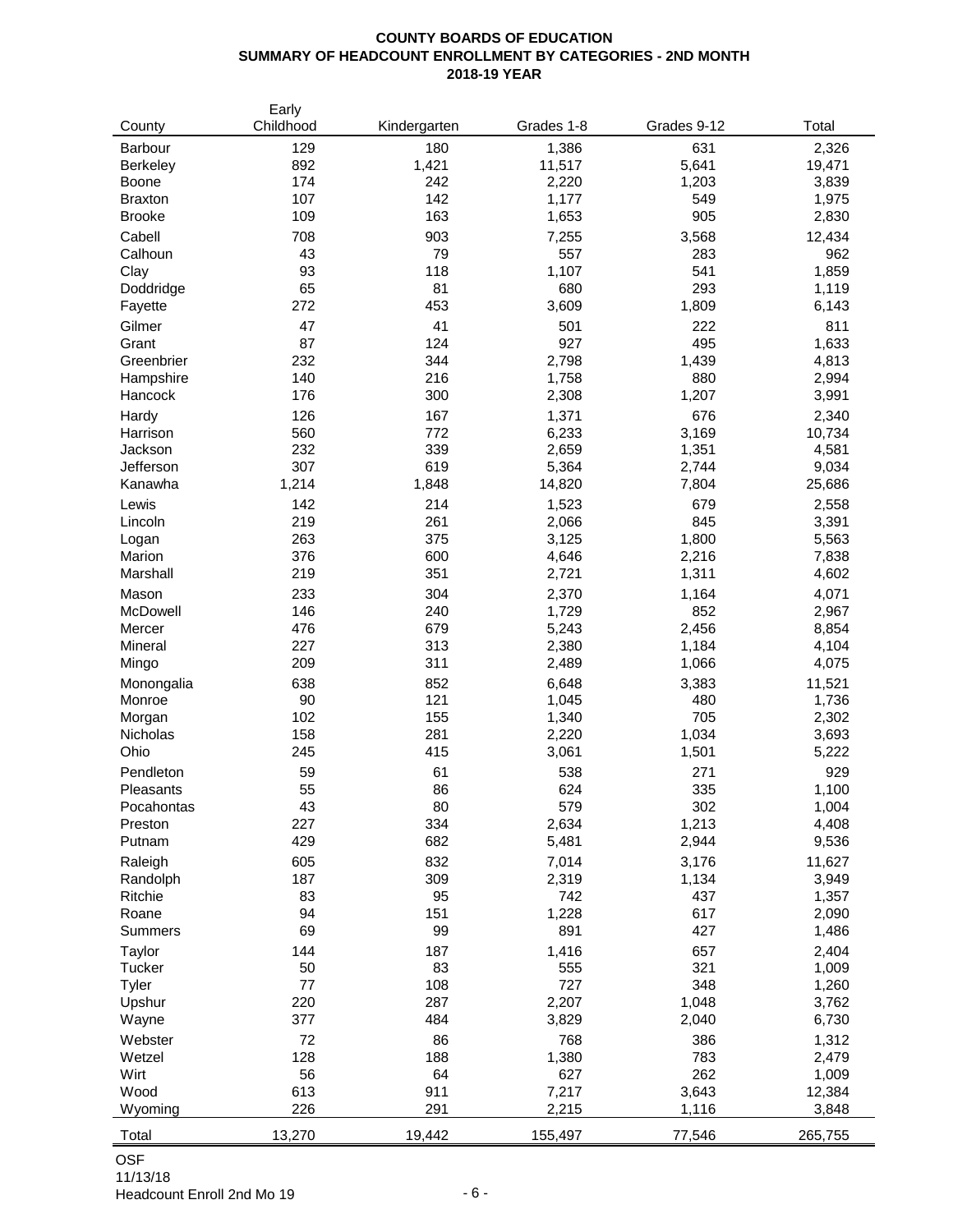## **COUNTY BOARDS OF EDUCATION COMPARISON OF HEADCOUNT ENROLLMENT - 2ND MONTH 2017-18 AND 2018-19 SCHOOL YEARS**

|                           | 2017-18        | 2018-19        |              | Pct                  |
|---------------------------|----------------|----------------|--------------|----------------------|
| County                    | 2nd Month      | 2nd Month      | Difference   | Change               |
| <b>Barbour</b>            | 2,300          | 2,326          | 26           | 1.13%                |
| Berkeley                  | 19,294         | 19,471         | 177          | 0.92%                |
| Boone                     | 4,010          | 3,839          | (171)        | $-4.26%$             |
| <b>Braxton</b>            | 1,999          | 1,975          | (24)         | $-1.20%$             |
| <b>Brooke</b>             | 2,935          | 2,830          | (105)        | $-3.58%$             |
| Cabell                    | 12,739         | 12,434         | (305)        | $-2.39%$             |
| Calhoun                   | 1,028<br>1,922 | 962<br>1,859   | (66)         | $-6.42%$<br>$-3.28%$ |
| Clay<br>Doddridge         | 1,116          | 1,119          | (63)<br>3    | 0.27%                |
| Fayette                   | 6,365          | 6,143          | (222)        | $-3.49%$             |
| Gilmer                    | 797            | 811            | 14           | 1.76%                |
| Grant                     | 1,656          | 1,633          | (23)         | $-1.39%$             |
| Greenbrier                | 4,897          | 4,813          | (84)         | $-1.72%$             |
| Hampshire                 | 3,153          | 2,994          | (159)        | $-5.04%$             |
| Hancock                   | 4,086          | 3,991          | (95)         | $-2.33%$             |
| Hardy                     | 2,354          | 2,340          | (14)         | $-0.59%$             |
| Harrison                  | 10,753         | 10,734         | (19)         | $-0.18%$             |
| Jackson                   | 4,654          | 4,581          | (73)         | $-1.57%$             |
| Jefferson                 | 9,173          | 9,034          | (139)        | $-1.52%$             |
| Kanawha                   | 26,230         | 25,686         | (544)        | $-2.07%$             |
| Lewis                     | 2,566          | 2,558          | (8)          | $-0.31%$             |
| Lincoln                   | 3,462          | 3,391          | (71)         | $-2.05%$             |
| Logan                     | 5,798          | 5,563          | (235)        | $-4.05%$             |
| Marion                    | 7,999          | 7,838          | (161)        | $-2.01%$             |
| Marshall                  | 4,671          | 4,602          | (69)         | $-1.48%$             |
| Mason                     | 4,165          | 4,071          | (94)         | $-2.26%$             |
| McDowell                  | 3,056          | 2,967          | (89)         | $-2.91%$             |
| Mercer                    | 8,960          | 8,854          | (106)        | $-1.18%$             |
| Mineral                   | 4,105          | 4,104          | (1)          | $-0.02%$             |
| Mingo                     | 4,209          | 4,075          | (134)        | $-3.18%$             |
| Monongalia                | 11,595         | 11,521         | (74)         | $-0.64%$             |
| Monroe                    | 1,784<br>2,332 | 1,736<br>2,302 | (48)<br>(30) | $-2.69%$<br>$-1.29%$ |
| Morgan<br><b>Nicholas</b> | 3,738          | 3,693          | (45)         | $-1.20%$             |
| Ohio                      | 5,269          | 5,222          | (47)         | $-0.89%$             |
| Pendleton                 | 932            | 929            | (3)          | $-0.32%$             |
| Pleasants                 | 1,145          | 1,100          | (45)         | $-3.93%$             |
| Pocahontas                | 1,025          | 1,004          | (21)         | $-2.05%$             |
| Preston                   | 4,518          | 4,408          | (110)        | $-2.43%$             |
| Putnam                    | 9,628          | 9,536          | (92)         | $-0.96%$             |
| Raleigh                   | 11,993         | 11,627         | (366)        | $-3.05%$             |
| Randolph                  | 4,040          | 3,949          | (91)         | $-2.25%$             |
| Ritchie                   | 1,457          | 1,357          | (100)        | $-6.86%$             |
| Roane                     | 2,226          | 2,090          | (136)        | $-6.11%$             |
| Summers                   | 1,518          | 1,486          | (32)         | $-2.11%$             |
| Taylor                    | 2,432          | 2,404          | (28)         | $-1.15%$             |
| <b>Tucker</b>             | 1,008          | 1,009          | 1            | 0.10%                |
| Tyler                     | 1,291          | 1,260          | (31)         | $-2.40%$             |
| Upshur                    | 3,757          | 3,762          | 5            | 0.13%                |
| Wayne                     | 6,999          | 6,730          | (269)        | $-3.84%$             |
| Webster                   | 1,366          | 1,312          | (54)         | $-3.95%$             |
| Wetzel                    | 2,531          | 2,479          | (52)         | $-2.05%$             |
| Wirt                      | 1,035          | 1,009          | (26)         | $-2.51%$             |
| Wood                      | 12,606         | 12,384         | (222)        | $-1.76%$             |
| Wyoming                   | 3,936          | 3,848          | (88)         | $-2.24%$             |
| Total                     | 270,613        | 265,755        | (4, 858)     | $-1.80%$             |

## OSF

11/13/18 Headcount Enroll 2nd Mo 19 - 7 -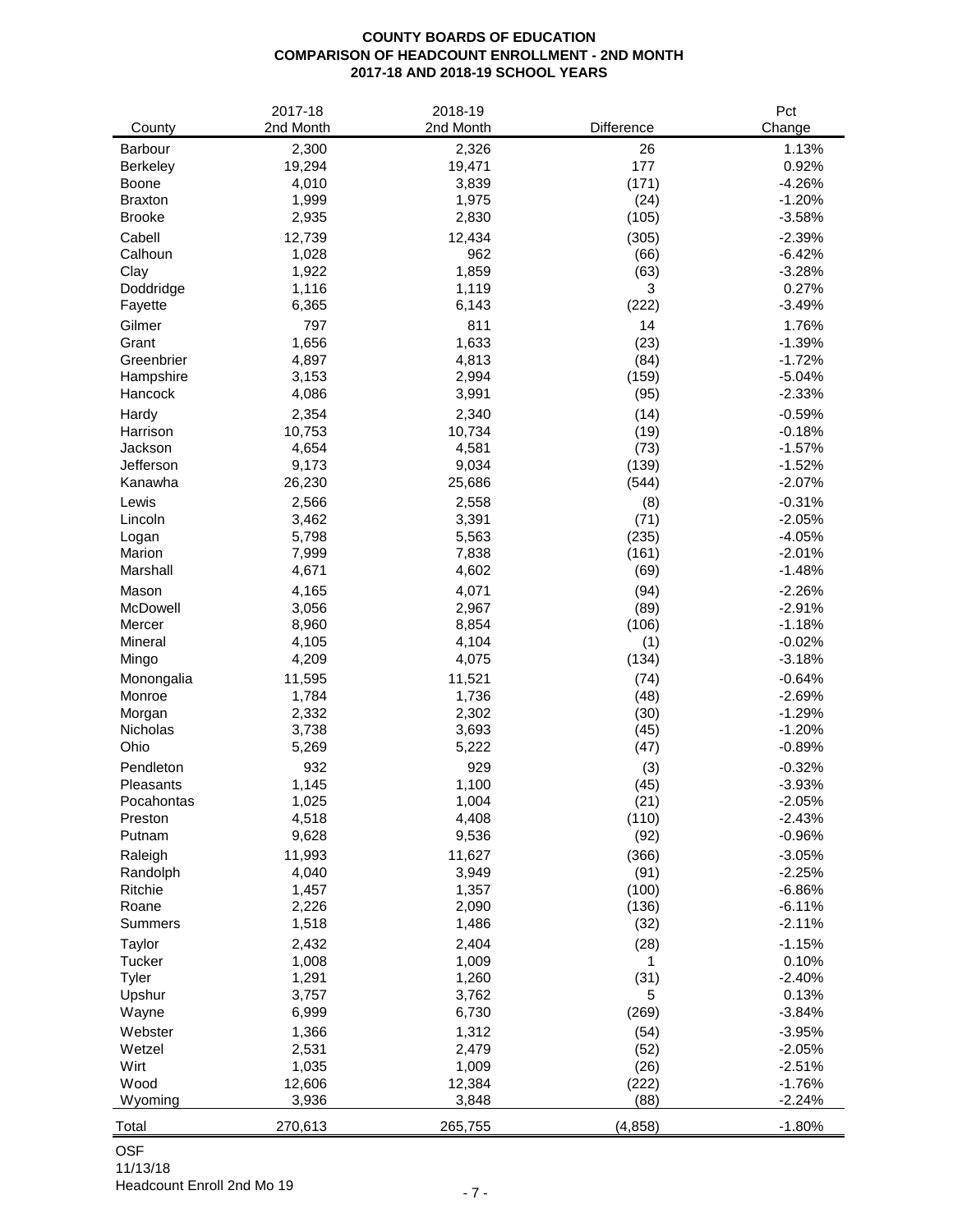#### **COUNTY BOARDS OF EDUCATION COMPARISON OF HEADCOUNT ENROLLMENT - 2ND MONTH ARRANGED IN DESCENDING ORDER BY NUMBER OF STUDENTS 2017-18 AND 2018-19 SCHOOL YEARS**

|                |                | 2017-18   | 2018-19   |            |             | Pct      |
|----------------|----------------|-----------|-----------|------------|-------------|----------|
| Ct.            | County         | 2nd Month | 2nd Month | Difference |             | Change   |
| 1              | Berkeley       | 19,294    | 19,471    |            | 177         | 0.92%    |
| $\overline{c}$ | Barbour        | 2,300     | 2,326     |            | 26          | 1.13%    |
| 3              | Gilmer         | 797       | 811       |            | 14          | 1.76%    |
| 4              | Upshur         | 3,757     | 3,762     |            | $\mathbf 5$ | 0.13%    |
| 5              | Doddridge      | 1,116     | 1,119     |            | 3           | 0.27%    |
| 6              | Tucker         | 1,008     | 1,009     |            | 1           | 0.10%    |
| 7              | Mineral        | 4,105     | 4,104     |            | (1)         | $-0.02%$ |
| 8              | Pendleton      | 932       | 929       |            | (3)         | $-0.32%$ |
| 9              | Lewis          | 2,566     | 2,558     |            | (8)         | $-0.31%$ |
| 10             | Hardy          | 2,354     | 2,340     |            | (14)        | $-0.59%$ |
| 11             | Harrison       | 10,753    | 10,734    |            | (19)        | $-0.18%$ |
| 12             | Pocahontas     | 1,025     | 1,004     |            | (21)        | $-2.05%$ |
| 13             | Grant          | 1,656     | 1,633     |            | (23)        | $-1.39%$ |
| 14             | <b>Braxton</b> | 1,999     | 1,975     |            | (24)        | $-1.20%$ |
| 15             | Wirt           | 1,035     | 1,009     |            | (26)        | $-2.51%$ |
| 16             | Taylor         | 2,432     | 2,404     |            | (28)        | $-1.15%$ |
| 17             | Morgan         | 2,332     | 2,302     |            | (30)        | $-1.29%$ |
| 18             | Tyler          | 1,291     | 1,260     |            | (31)        | $-2.40%$ |
| 19             | Summers        | 1,518     | 1,486     |            | (32)        | $-2.11%$ |
| 20             | Nicholas       | 3,738     | 3,693     |            | (45)        | $-1.20%$ |
| 20             | Pleasants      | 1,145     | 1,100     |            | (45)        | $-3.93%$ |
| 22             | Ohio           | 5,269     | 5,222     |            | (47)        | $-0.89%$ |
| 23             | Monroe         | 1,784     | 1,736     |            | (48)        | $-2.69%$ |
| 24             | Wetzel         | 2,531     | 2,479     |            | (52)        | $-2.05%$ |
| 25             | Webster        | 1,366     | 1,312     |            | (54)        | $-3.95%$ |
| 26             | Clay           | 1,922     | 1,859     |            | (63)        | $-3.28%$ |
| 27             | Calhoun        | 1,028     | 962       |            | (66)        | $-6.42%$ |
| 28             | Marshall       | 4,671     | 4,602     |            | (69)        | $-1.48%$ |
| 29             | Lincoln        | 3,462     | 3,391     |            | (71)        | $-2.05%$ |
| 30             | Jackson        | 4,654     | 4,581     |            | (73)        | $-1.57%$ |
| 31             | Monongalia     | 11,595    | 11,521    |            | (74)        | $-0.64%$ |
| 32             | Greenbrier     | 4,897     | 4,813     |            | (84)        | $-1.72%$ |
| 33             | Wyoming        | 3,936     | 3,848     |            | (88)        | $-2.24%$ |
| 34             | McDowell       | 3,056     | 2,967     |            | (89)        | $-2.91%$ |
| 35             | Randolph       | 4,040     | 3,949     |            | (91)        | $-2.25%$ |
| 36             | Putnam         | 9,628     | 9,536     |            | (92)        | $-0.96%$ |
| 37             | Mason          | 4,165     | 4,071     |            | (94)        | $-2.26%$ |
| 38             | Hancock        | 4,086     | 3,991     |            | (95)        | $-2.33%$ |
| 39             | Ritchie        | 1,457     | 1,357     |            | (100)       | $-6.86%$ |
| 40             | <b>Brooke</b>  | 2,935     | 2,830     |            | (105)       | $-3.58%$ |
| 41             | Mercer         | 8,960     | 8,854     |            | (106)       | $-1.18%$ |
| 42             | Preston        | 4,518     | 4,408     |            | (110)       | $-2.43%$ |
| 43             | Mingo          | 4,209     | 4,075     |            | (134)       | $-3.18%$ |
| 44             | Roane          | 2,226     | 2,090     |            | (136)       | $-6.11%$ |
| 45             | Jefferson      | 9,173     | 9,034     |            | (139)       | $-1.52%$ |
| 46             | Hampshire      | 3,153     | 2,994     |            | (159)       | $-5.04%$ |
| 47             | Marion         | 7,999     | 7,838     |            | (161)       | $-2.01%$ |
| 48             | Boone          | 4,010     | 3,839     |            | (171)       | $-4.26%$ |
| 49             | Fayette        | 6,365     | 6,143     |            | (222)       | $-3.49%$ |
| 49             | Wood           | 12,606    | 12,384    |            | (222)       | $-1.76%$ |
| 51             | Logan          | 5,798     | 5,563     |            | (235)       | $-4.05%$ |
| 52             | Wayne          | 6,999     | 6,730     |            | (269)       | $-3.84%$ |
| 53             | Cabell         | 12,739    | 12,434    |            | (305)       | $-2.39%$ |
| 54             | Raleigh        | 11,993    | 11,627    |            | (366)       | $-3.05%$ |
| 55             | Kanawha        | 26,230    | 25,686    |            | (544)       | $-2.07%$ |
|                | Total          | 270,613   | 265,755   |            | (4, 858)    | $-1.80%$ |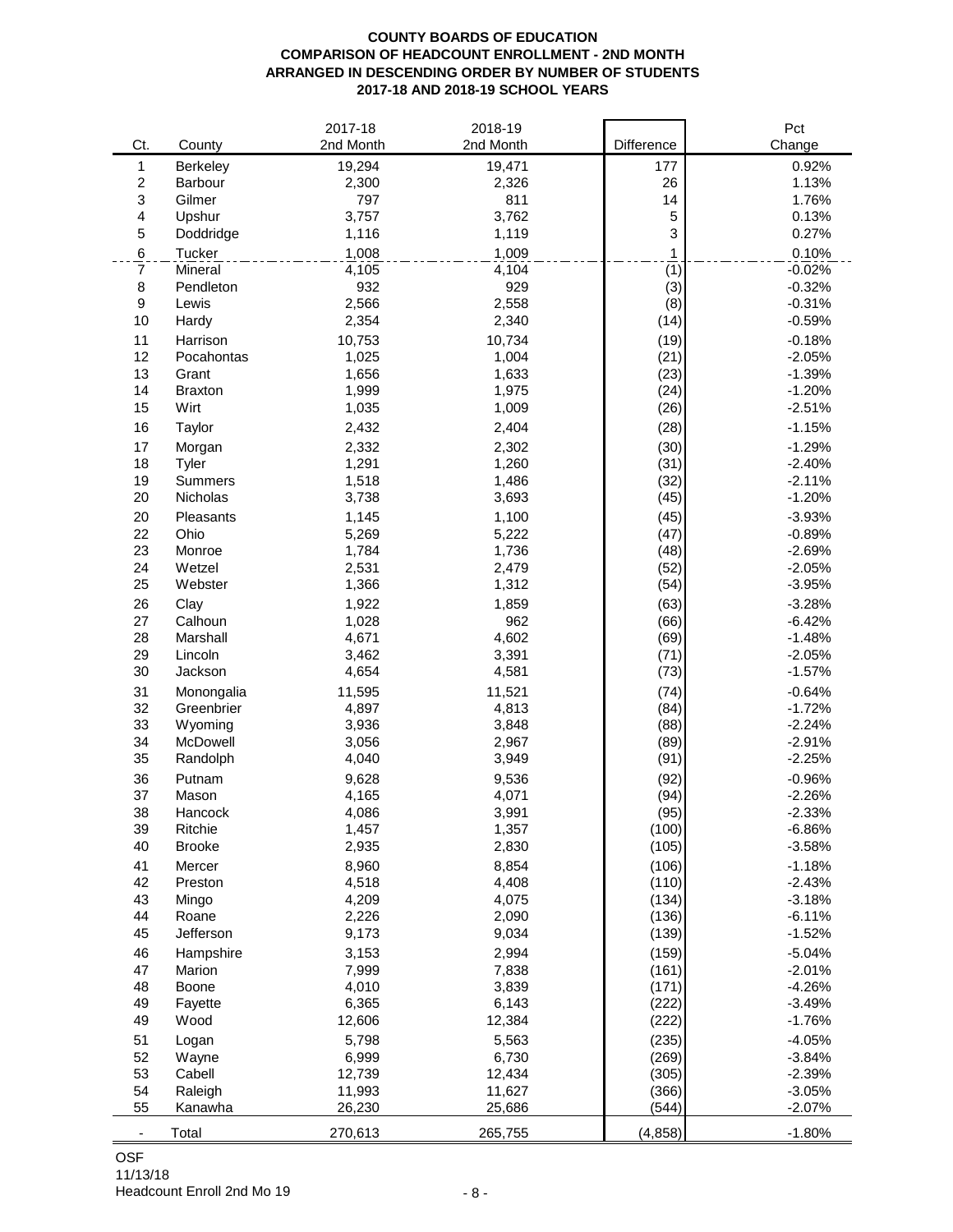#### **COUNTY BOARDS OF EDUCATION COMPARISON OF HEADCOUNT ENROLLMENT - 2ND MONTH ARRANGED IN DESCENDING ORDER BY PERCENT CHANGE 2017-18 AND 2018-19 SCHOOL YEARS**

|                          |                     | 2017-18         | 2018-19         | Difference    | Pct                  |
|--------------------------|---------------------|-----------------|-----------------|---------------|----------------------|
| Ct.                      | County              | 2nd Month       | 2nd Month       |               | Change               |
| 1                        | Gilmer              | 797             | 811             | 14            | 1.76%                |
| 2<br>3                   | Barbour<br>Berkeley | 2,300<br>19,294 | 2,326<br>19,471 | 26<br>177     | 1.13%<br>0.92%       |
| 4                        | Doddridge           | 1,116           | 1,119           | 3             | 0.27%                |
| 5                        | Upshur              | 3,757           | 3,762           | 5             | 0.13%                |
| 6                        | Tucker              | 1,008           | 1,009           | 1             | 0.10%                |
| 7                        | Mineral             | 4,105           | 4,104           | (1)           | $-0.02%$             |
| 8                        | Harrison            | 10,753          | 10,734          | (19)          | $-0.18%$             |
| 9                        | Lewis               | 2,566           | 2,558           | (8)           | $-0.31%$             |
| 10                       | Pendleton           | 932             | 929             | (3)           | $-0.32%$             |
| 11                       | Hardy               | 2,354           | 2,340           | (14)          | $-0.59%$             |
| 12                       | Monongalia          | 11,595          | 11,521          | (74)          | $-0.64%$             |
| 13                       | Ohio                | 5,269           | 5,222           | (47)          | $-0.89%$             |
| 14                       | Putnam              | 9,628           | 9,536           | (92)          | $-0.96%$             |
| 15                       | Taylor              | 2,432           | 2,404           | (28)          | $-1.15%$             |
| 16                       | Mercer              | 8,960           | 8,854           | (106)         | $-1.18%$             |
| 17                       | <b>Braxton</b>      | 1,999           | 1,975           | (24)          | $-1.20%$             |
| 17                       | Nicholas            | 3,738           | 3,693           | (45)          | $-1.20%$             |
| 19                       | Morgan              | 2,332           | 2,302           | (30)          | $-1.29%$             |
| 20                       | Grant               | 1,656           | 1,633           | (23)          | $-1.39%$             |
| 21                       | Marshall            | 4,671           | 4,602           | (69)          | $-1.48%$             |
| 22                       | Jefferson           | 9,173           | 9,034           | (139)         | $-1.52%$             |
| 23                       | Jackson             | 4,654           | 4,581           | (73)          | $-1.57%$             |
| 24                       | Greenbrier          | 4,897           | 4,813           | (84)          | $-1.72%$             |
| 25                       | Wood                | 12,606          | 12,384          | (222)         | $-1.76%$             |
| 26                       | Marion              | 7,999           | 7,838           | (161)         | $-2.01%$             |
| 27                       | Lincoln             | 3,462           | 3,391           | (71)          | $-2.05%$             |
| 27                       | Pocahontas          | 1,025           | 1,004           | (21)          | $-2.05%$             |
| 27                       | Wetzel              | 2,531           | 2,479           | (52)          | $-2.05%$             |
| 30                       | Kanawha             | 26,230          | 25,686          | (544)         | $-2.07%$             |
| 31                       | Summers             | 1,518           | 1,486           | (32)          | $-2.11%$             |
| 32                       | Wyoming             | 3,936           | 3,848           | (88)          | $-2.24%$             |
| 33                       | Randolph            | 4,040           | 3,949           | (91)          | $-2.25%$             |
| 34<br>35                 | Mason<br>Hancock    | 4,165           | 4,071           | (94)          | $-2.26%$             |
|                          |                     | 4,086           | 3,991           | (95)          | $-2.33%$             |
| 36<br>37                 | Cabell              | 12,739          | 12,434          | (305)         | $-2.39%$             |
| 38                       | Tyler<br>Preston    | 1,291<br>4,518  | 1,260<br>4,408  | (31)<br>(110) | $-2.40%$<br>$-2.43%$ |
| 39                       | Wirt                | 1,035           | 1,009           | (26)          | $-2.51%$             |
| 40                       | Monroe              | 1,784           | 1,736           | (48)          | $-2.69%$             |
| 41                       | McDowell            | 3,056           | 2,967           | (89)          | $-2.91%$             |
| 42                       | Raleigh             | 11,993          | 11,627          | (366)         | $-3.05%$             |
| 43                       | Mingo               | 4,209           | 4,075           | (134)         | $-3.18%$             |
| 44                       | Clay                | 1,922           | 1,859           | (63)          | $-3.28%$             |
| 45                       | Fayette             | 6,365           | 6,143           | (222)         | $-3.49%$             |
| 46                       | <b>Brooke</b>       | 2,935           | 2,830           | (105)         | $-3.58%$             |
| 47                       | Wayne               | 6,999           | 6,730           | (269)         | $-3.84%$             |
| 48                       | Pleasants           | 1,145           | 1,100           | (45)          | $-3.93%$             |
| 49                       | Webster             | 1,366           | 1,312           | (54)          | $-3.95%$             |
| 50                       | Logan               | 5,798           | 5,563           | (235)         | $-4.05%$             |
| 51                       | Boone               | 4,010           | 3,839           | (171)         | $-4.26%$             |
| 52                       | Hampshire           | 3,153           | 2,994           | (159)         | $-5.04%$             |
| 53                       | Roane               | 2,226           | 2,090           | (136)         | $-6.11%$             |
| 54                       | Calhoun             | 1,028           | 962             | (66)          | $-6.42%$             |
| 55                       | Ritchie             | 1,457           | 1,357           | (100)         | $-6.86%$             |
| $\overline{\phantom{a}}$ | Total               | 270,613         | 265,755         | (4, 858)      | $-1.80%$             |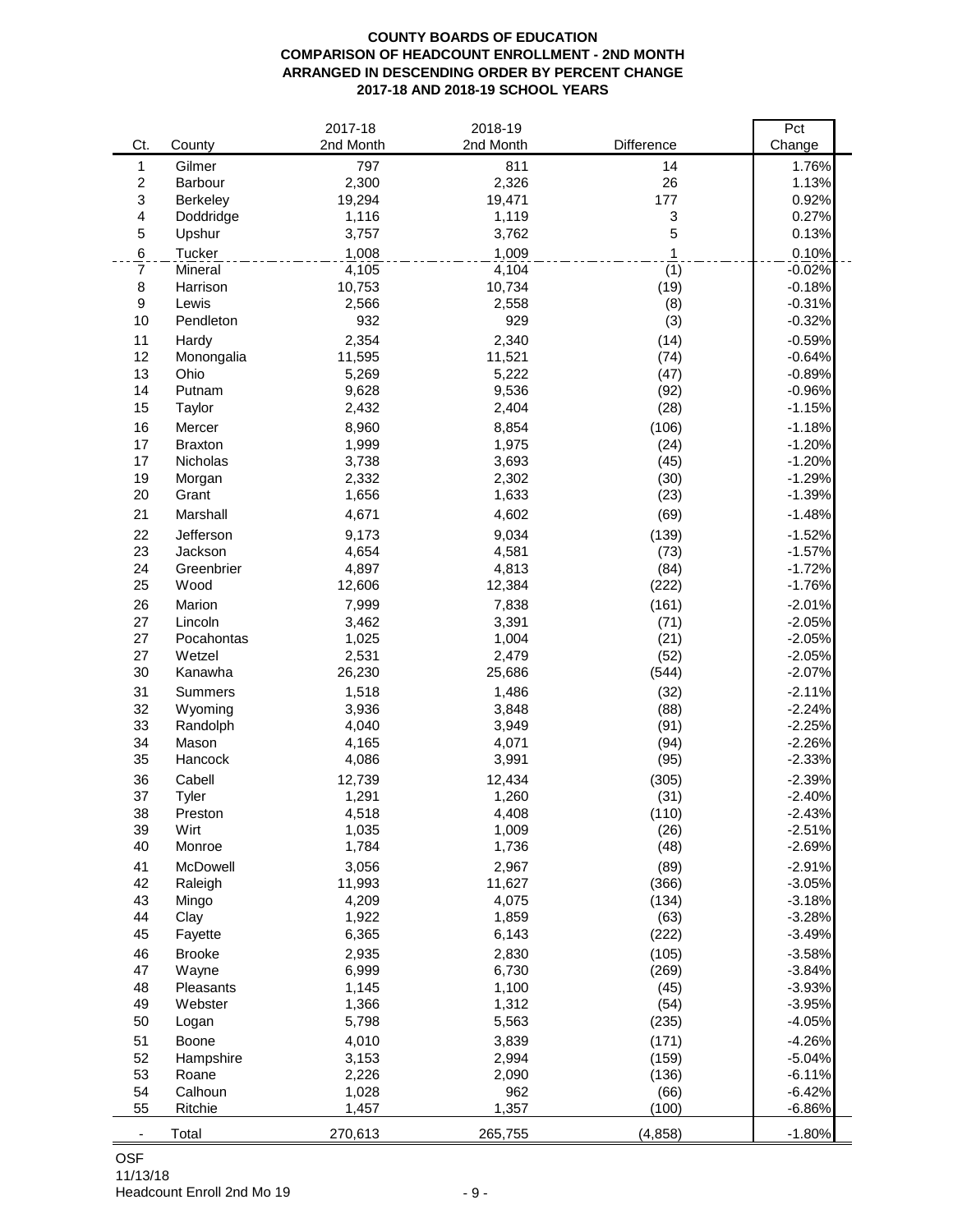## **COUNTY BOARDS OF EDUCATION COMPARISON OF EARLY CHILDHOOD ENROLLMENT - 2ND MONTH 2017-18 AND 2018-19 SCHOOL YEARS**

|                     | 2017-18    | 2018-19    |              | Pct                   |
|---------------------|------------|------------|--------------|-----------------------|
| County              | 2nd Month  | 2nd Month  | Difference   | Change                |
| Barbour             | 137        | 129        | (8)          | $-5.84%$              |
| Berkeley            | 989        | 892        | (97)         | $-9.81%$              |
| Boone               | 202        | 174        | (28)         | $-13.86%$             |
| <b>Braxton</b>      | 118        | 107        | (11)         | $-9.32%$              |
| <b>Brooke</b>       | 129        | 109        | (20)         | $-15.50%$             |
| Cabell              | 806        | 708        | (98)         | $-12.16%$             |
| Calhoun             | 71         | 43         | (28)         | $-39.44%$             |
| Clay                | 112        | 93         | (19)         | -16.96%               |
| Doddridge           | 70<br>333  | 65<br>272  | (5)<br>(61)  | $-7.14%$<br>$-18.32%$ |
| Fayette             |            |            |              |                       |
| Gilmer              | 41<br>94   | 47<br>87   | 6            | 14.63%                |
| Grant<br>Greenbrier | 250        | 232        | (7)          | $-7.45%$<br>$-7.20%$  |
| Hampshire           | 153        | 140        | (18)<br>(13) | $-8.50%$              |
| Hancock             | 235        | 176        | (59)         | $-25.11%$             |
|                     |            |            |              |                       |
| Hardy<br>Harrison   | 142<br>610 | 126<br>560 | (16)         | $-11.27%$             |
| Jackson             | 267        | 232        | (50)         | $-8.20%$<br>$-13.11%$ |
| Jefferson           | 336        | 307        | (35)<br>(29) | $-8.63%$              |
| Kanawha             | 1,388      | 1,214      | (174)        | $-12.54%$             |
|                     |            | 142        |              |                       |
| Lewis<br>Lincoln    | 159<br>226 | 219        | (17)<br>(7)  | $-10.69%$<br>$-3.10%$ |
| Logan               | 300        | 263        | (37)         | $-12.33%$             |
| Marion              | 480        | 376        | (104)        | $-21.67%$             |
| Marshall            | 268        | 219        | (49)         | $-18.28%$             |
| Mason               | 279        | 233        | (46)         | $-16.49%$             |
| McDowell            | 171        | 146        | (25)         | $-14.62%$             |
| Mercer              | 514        | 476        | (38)         | $-7.39%$              |
| Mineral             | 262        | 227        | (35)         | $-13.36%$             |
| Mingo               | 233        | 209        | (24)         | $-10.30%$             |
| Monongalia          | 720        | 638        | (82)         | $-11.39%$             |
| Monroe              | 108        | 90         | (18)         | $-16.67%$             |
| Morgan              | 108        | 102        | (6)          | $-5.56%$              |
| <b>Nicholas</b>     | 183        | 158        | (25)         | $-13.66%$             |
| Ohio                | 289        | 245        | (44)         | $-15.22%$             |
| Pendleton           | 59         | 59         |              | 0.00%                 |
| Pleasants           | 73         | 55         | (18)         | $-24.66%$             |
| Pocahontas          | 63         | 43         | (20)         | $-31.75%$             |
| Preston             | 260        | 227        | (33)         | $-12.69%$             |
| Putnam              | 450        | 429        | (21)         | $-4.67%$              |
| Raleigh             | 691        | 605        | (86)         | $-12.45%$             |
| Randolph            | 215        | 187        | (28)         | $-13.02%$             |
| Ritchie             | 106        | 83         | (23)         | $-21.70%$             |
| Roane               | 96         | 94         | (2)          | $-2.08%$              |
| <b>Summers</b>      | 86         | 69         | (17)         | $-19.77%$             |
| Taylor              | 143        | 144        | 1            | 0.70%                 |
| Tucker              | 69         | 50         | (19)         | $-27.54%$             |
| Tyler               | 91         | $77 \,$    | (14)         | $-15.38%$             |
| Upshur              | 216        | 220        | 4            | 1.85%                 |
| Wayne               | 431        | 377        | (54)         | $-12.53%$             |
| Webster             | 69         | 72         | 3            | 4.35%                 |
| Wetzel              | 151        | 128        | (23)         | $-15.23%$             |
| Wirt                | 63         | 56         | (7)          | $-11.11%$             |
| Wood                | 665        | 613        | (52)         | $-7.82%$              |
| Wyoming             | 252        | 226        | (26)         | $-10.32%$             |
| Total               | 15,032     | 13,270     | (1,762)      | $-11.72%$             |

## OSF

11/13/2018 Headcount Enroll 2nd Mo 19 - 10 - 10 -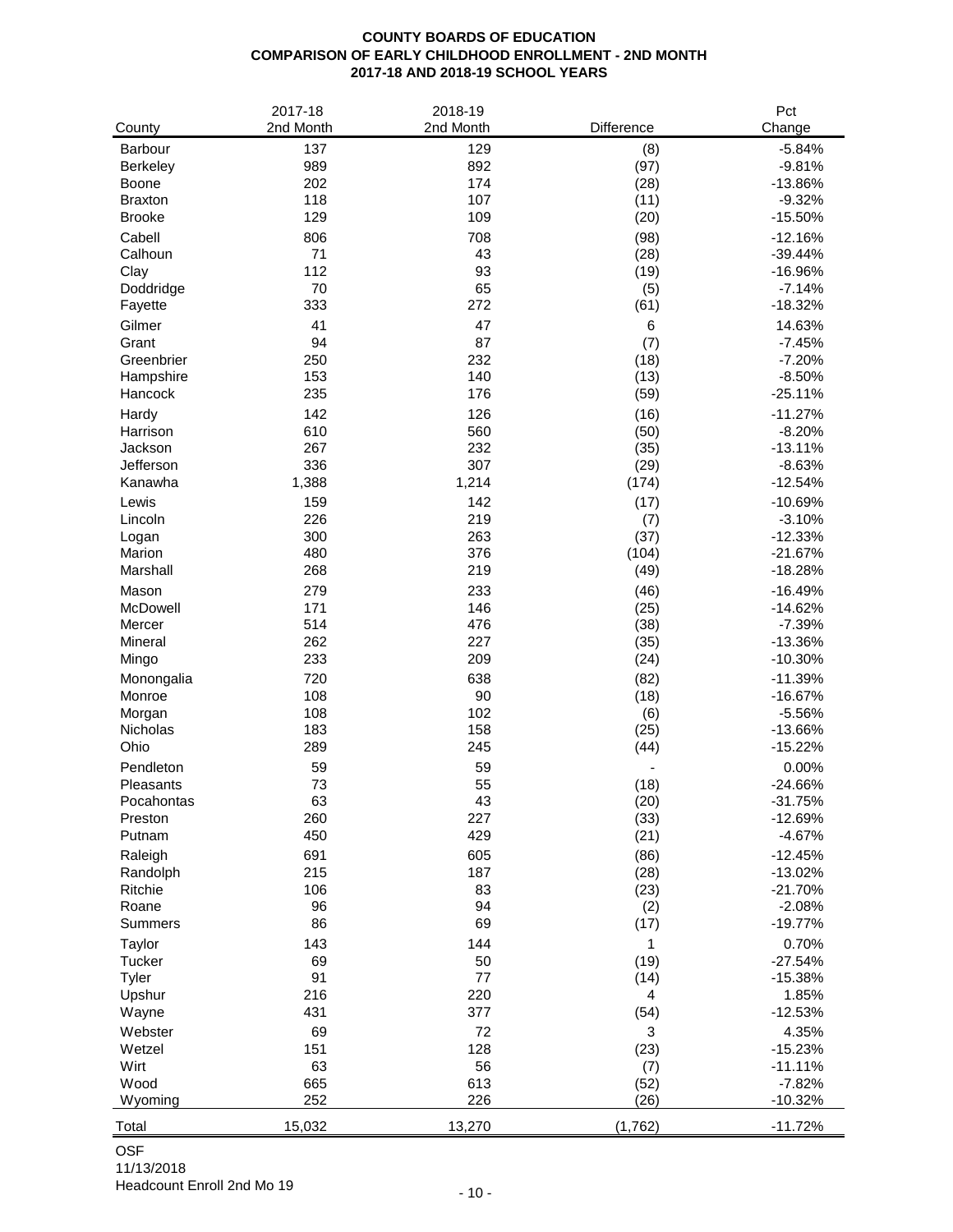### **COUNTY BOARDS OF EDUCATION COMPARISON OF EARLY CHILDHOOD ENROLLMENT - 2ND MONTH ARRANGED IN DESCENDING ORDER BY NUMBER OF STUDENTS 2017-18 AND 2018-19 SCHOOL YEARS**

| Ct.                      | County                | 2017-18<br>2nd Month | 2018-19<br>2nd Month | Difference   | Pct<br>Change          |
|--------------------------|-----------------------|----------------------|----------------------|--------------|------------------------|
| 1                        | Gilmer                | 41                   | 47                   | 6            | 14.63%                 |
| $\boldsymbol{2}$         | Upshur                | 216                  | 220                  | 4            | 1.85%                  |
| 3                        | Webster               | 69                   | 72                   | 3            | 4.35%                  |
| 4                        | Taylor                | 143                  | 144                  | 1            | 0.70%                  |
| $\mathbf 5$              | Pendleton             | 59                   | 59                   |              | 0.00%                  |
| 6                        | Roane                 | 96                   | 94                   | (2)          | $-2.08%$               |
| 7                        | Doddridge             | 70                   | 65                   | (5)          | $-7.14%$               |
| 8                        | Morgan                | 108                  | 102                  | (6)          | $-5.56%$               |
| $\boldsymbol{9}$         | Grant                 | 94                   | 87                   | (7)          | $-7.45%$               |
| 9                        | Lincoln               | 226                  | 219                  | (7)          | $-3.10%$               |
| $\boldsymbol{9}$         | Wirt                  | 63                   | 56                   | (7)          | $-11.11%$              |
| 12                       | <b>Barbour</b>        | 137                  | 129                  | (8)          | $-5.84%$               |
| 13                       | <b>Braxton</b>        | 118                  | 107                  | (11)         | $-9.32%$               |
| 14                       | Hampshire             | 153                  | 140                  | (13)         | $-8.50%$               |
| 15                       | Tyler                 | 91                   | 77                   | (14)         | $-15.38%$              |
| 16                       | Hardy                 | 142                  | 126                  | (16)         | $-11.27%$              |
| 17                       | Lewis                 | 159                  | 142                  | (17)         | $-10.69%$              |
| 17<br>19                 | <b>Summers</b>        | 86                   | 69                   | (17)         | $-19.77%$<br>$-7.20%$  |
| 19                       | Greenbrier<br>Monroe  | 250<br>108           | 232<br>90            | (18)<br>(18) | $-16.67%$              |
|                          |                       |                      |                      |              |                        |
| 19<br>22                 | Pleasants             | 73<br>112            | 55<br>93             | (18)         | $-24.66%$              |
| 22                       | Clay<br><b>Tucker</b> | 69                   | 50                   | (19)<br>(19) | $-16.96%$<br>$-27.54%$ |
| 24                       | <b>Brooke</b>         | 129                  | 109                  | (20)         | $-15.50%$              |
| 24                       | Pocahontas            | 63                   | 43                   | (20)         | $-31.75%$              |
| 26                       | Putnam                | 450                  | 429                  | (21)         | $-4.67%$               |
| 27                       | Ritchie               | 106                  | 83                   | (23)         | $-21.70%$              |
| 27                       | Wetzel                | 151                  | 128                  | (23)         | $-15.23%$              |
| 29                       | Mingo                 | 233                  | 209                  | (24)         | $-10.30%$              |
| 30                       | McDowell              | 171                  | 146                  | (25)         | $-14.62%$              |
| 30                       | Nicholas              | 183                  | 158                  | (25)         | $-13.66%$              |
| 32                       | Wyoming               | 252                  | 226                  | (26)         | $-10.32%$              |
| 33                       | Boone                 | 202                  | 174                  | (28)         | $-13.86%$              |
| 33                       | Calhoun               | 71                   | 43                   | (28)         | $-39.44%$              |
| 33                       | Randolph              | 215                  | 187                  | (28)         | $-13.02%$              |
| 36                       | Jefferson             | 336                  | 307                  | (29)         | $-8.63%$               |
| 37                       | Preston               | 260                  | 227                  | (33)         | $-12.69%$              |
| 38                       | Jackson               | 267                  | 232                  | (35)         | $-13.11%$              |
| 38                       | Mineral               | 262                  | 227                  | (35)         | $-13.36%$              |
| 40                       | Logan                 | 300                  | 263                  | (37)         | $-12.33%$              |
| 41                       | Mercer                | 514                  | 476                  | (38)         | $-7.39%$               |
| 42                       | Ohio                  | 289                  | 245                  | (44)         | $-15.22%$              |
| 43                       | Mason                 | 279                  | 233                  | (46)         | $-16.49%$              |
| 44                       | Marshall              | 268                  | 219                  | (49)         | $-18.28%$              |
| 45                       | Harrison              | 610                  | 560                  | (50)         | $-8.20%$               |
| 46                       | Wood                  | 665                  | 613                  | (52)         | $-7.82%$               |
| 47                       | Wayne                 | 431                  | 377                  | (54)         | $-12.53%$              |
| 48                       | Hancock               | 235                  | 176                  | (59)         | $-25.11%$              |
| 49<br>50                 | Fayette               | 333<br>720           | 272<br>638           | (61)<br>(82) | $-18.32%$<br>$-11.39%$ |
|                          | Monongalia            |                      |                      |              |                        |
| 51<br>52                 | Raleigh<br>Berkeley   | 691<br>989           | 605<br>892           | (86)<br>(97) | $-12.45%$<br>$-9.81%$  |
| 53                       | Cabell                | 806                  | 708                  | (98)         | $-12.16%$              |
| 54                       | Marion                | 480                  | 376                  | (104)        | $-21.67%$              |
| 55                       | Kanawha               | 1,388                | 1,214                | (174)        | $-12.54%$              |
| $\overline{\phantom{a}}$ | Total                 | 15,032               | 13,270               | (1,762)      | $-11.72%$              |
|                          |                       |                      |                      |              |                        |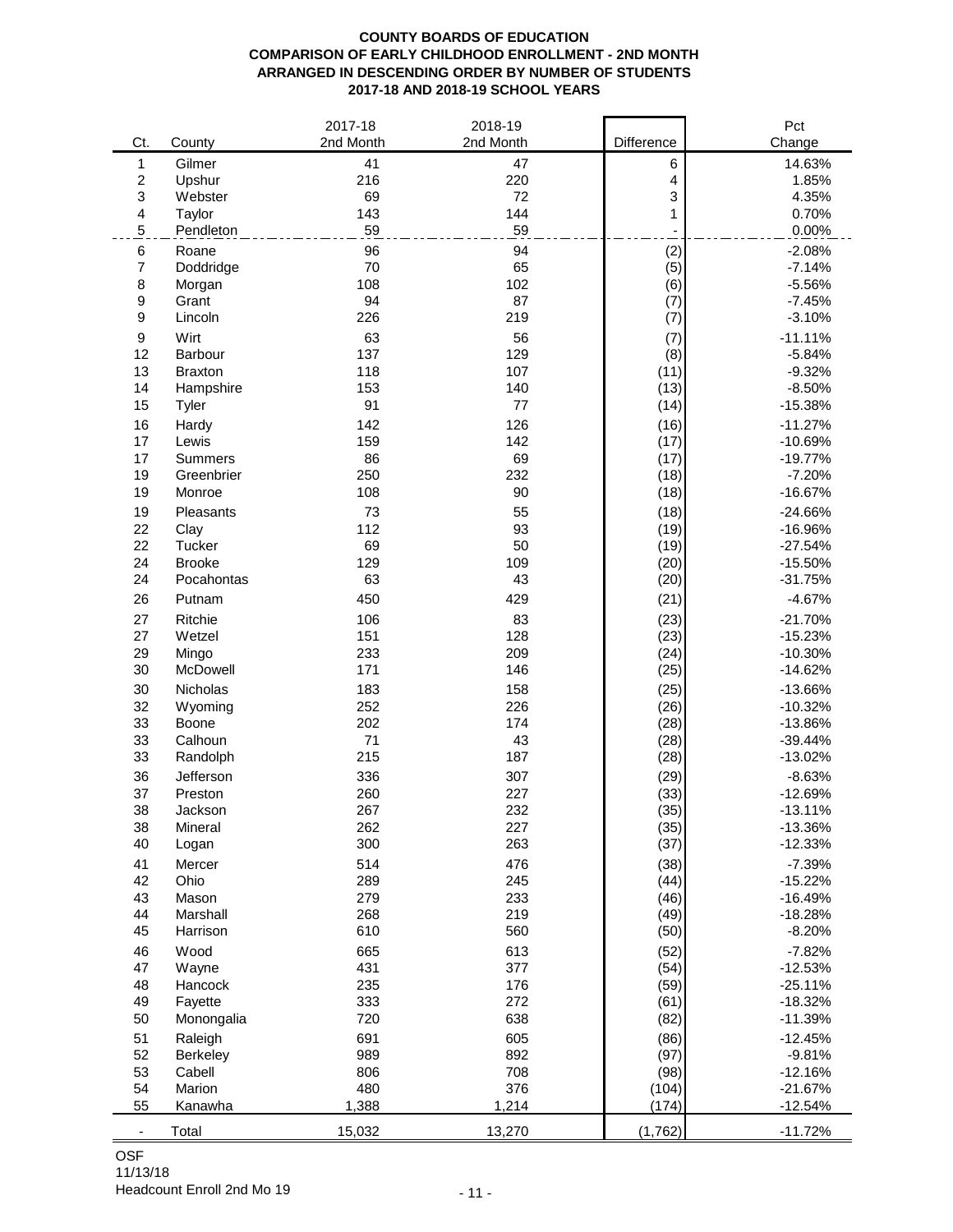### **COUNTY BOARDS OF EDUCATION COMPARISON OF EARLY CHILDHOOD ENROLLMENT - 2ND MONTH ARRANGED IN DESCENDING ORDER BY PERCENT CHANGE 2017-18 AND 2018-19 SCHOOL YEARS**

| Ct.                   |                   | 2017-18<br>2nd Month | 2018-19<br>2nd Month | Difference   | $\overline{Pct}$       |
|-----------------------|-------------------|----------------------|----------------------|--------------|------------------------|
|                       | County            |                      |                      |              | Change                 |
| 1<br>$\boldsymbol{2}$ | Gilmer<br>Webster | 41<br>69             | 47<br>72             | 6<br>3       | 14.63%<br>4.35%        |
| 3                     | Upshur            | 216                  | 220                  | 4            | 1.85%                  |
| 4                     | Taylor            | 143                  | 144                  | 1            | 0.70%                  |
| $\mathbf 5$           | Pendleton         | 59                   | 59                   |              | 0.00%                  |
| 6                     | Roane             | 96                   | 94                   | (2)          | $-2.08%$               |
| 7                     | Lincoln           | 226                  | 219                  | (7)          | $-3.10%$               |
| 8                     | Putnam            | 450                  | 429                  | (21)         | $-4.67%$               |
| $\boldsymbol{9}$      | Morgan            | 108                  | 102                  | (6)          | $-5.56%$               |
| 10                    | Barbour           | 137                  | 129                  | (8)          | $-5.84%$               |
| 11                    | Doddridge         | 70                   | 65                   | (5)          | $-7.14%$               |
| 12                    | Greenbrier        | 250                  | 232                  | (18)         | $-7.20%$               |
| 13                    | Mercer            | 514                  | 476                  | (38)         | $-7.39%$               |
| 14                    | Grant             | 94                   | 87                   | (7)          | $-7.45%$               |
| 15                    | Wood              | 665                  | 613                  | (52)         | $-7.82%$               |
| 16                    | Harrison          | 610                  | 560                  | (50)         | $-8.20%$               |
| 17                    | Hampshire         | 153                  | 140                  | (13)         | $-8.50%$               |
| 18                    | Jefferson         | 336                  | 307                  | (29)         | $-8.63%$               |
| 19                    | <b>Braxton</b>    | 118                  | 107                  | (11)         | $-9.32%$               |
| 20                    | Berkeley          | 989                  | 892                  | (97)         | $-9.81%$               |
| 21                    | Mingo             | 233                  | 209                  | (24)         | $-10.30%$              |
| 22                    | Wyoming           | 252                  | 226                  | (26)         | $-10.32%$              |
| 23                    | Lewis             | 159                  | 142                  | (17)         | $-10.69%$              |
| 24                    | Wirt              | 63                   | 56                   | (7)          | $-11.11%$              |
| 25                    | Hardy             | 142                  | 126                  | (16)         | $-11.27%$              |
| 26<br>27              | Monongalia        | 720<br>806           | 638                  | (82)         | $-11.39%$              |
| 28                    | Cabell<br>Logan   | 300                  | 708<br>263           | (98)<br>(37) | $-12.16%$<br>$-12.33%$ |
| 29                    | Raleigh           | 691                  | 605                  | (86)         | $-12.45%$              |
| 30                    | Wayne             | 431                  | 377                  | (54)         | $-12.53%$              |
| 31                    | Kanawha           | 1,388                | 1,214                | (174)        | $-12.54%$              |
| 32                    | Preston           | 260                  | 227                  | (33)         | $-12.69%$              |
| 33                    | Randolph          | 215                  | 187                  | (28)         | $-13.02%$              |
| 34                    | Jackson           | 267                  | 232                  | (35)         | $-13.11%$              |
| 35                    | Mineral           | 262                  | 227                  | (35)         | $-13.36%$              |
| 36                    | Nicholas          | 183                  | 158                  | (25)         | $-13.66%$              |
| 37                    | Boone             | 202                  | 174                  | (28)         | $-13.86%$              |
| 38                    | McDowell          | 171                  | 146                  | (25)         | $-14.62%$              |
| 39                    | Ohio              | 289                  | 245                  | (44)         | $-15.22%$              |
| 40                    | Wetzel            | 151                  | 128                  | (23)         | $-15.23%$              |
| 41                    | Tyler             | 91                   | $77 \,$              | (14)         | $-15.38%$              |
| 42                    | <b>Brooke</b>     | 129                  | 109                  | (20)         | $-15.50%$              |
| 43                    | Mason             | 279                  | 233                  | (46)         | $-16.49%$              |
| 44                    | Monroe            | 108                  | 90                   | (18)         | $-16.67%$              |
| 45                    | Clay              | 112                  | 93                   | (19)         | $-16.96%$              |
| 46                    | Marshall          | 268                  | 219                  | (49)         | $-18.28%$              |
| 47                    | Fayette           | 333                  | 272                  | (61)         | $-18.32%$              |
| 48                    | <b>Summers</b>    | 86                   | 69                   | (17)         | $-19.77%$              |
| 49                    | Marion            | 480                  | 376                  | (104)        | $-21.67%$              |
| 50                    | Ritchie           | 106                  | 83                   | (23)         | $-21.70%$              |
| 51                    | Pleasants         | 73                   | 55                   | (18)         | $-24.66%$              |
| 52                    | Hancock           | 235                  | 176                  | (59)         | $-25.11%$              |
| 53                    | Tucker            | 69                   | 50                   | (19)         | $-27.54%$              |
| 54                    | Pocahontas        | 63                   | 43                   | (20)         | $-31.75%$              |
| 55                    | Calhoun           | 71                   | 43                   | (28)         | $-39.44%$              |
|                       | Total             | 15,032               | 13,270               | (1,762)      | $-11.72%$              |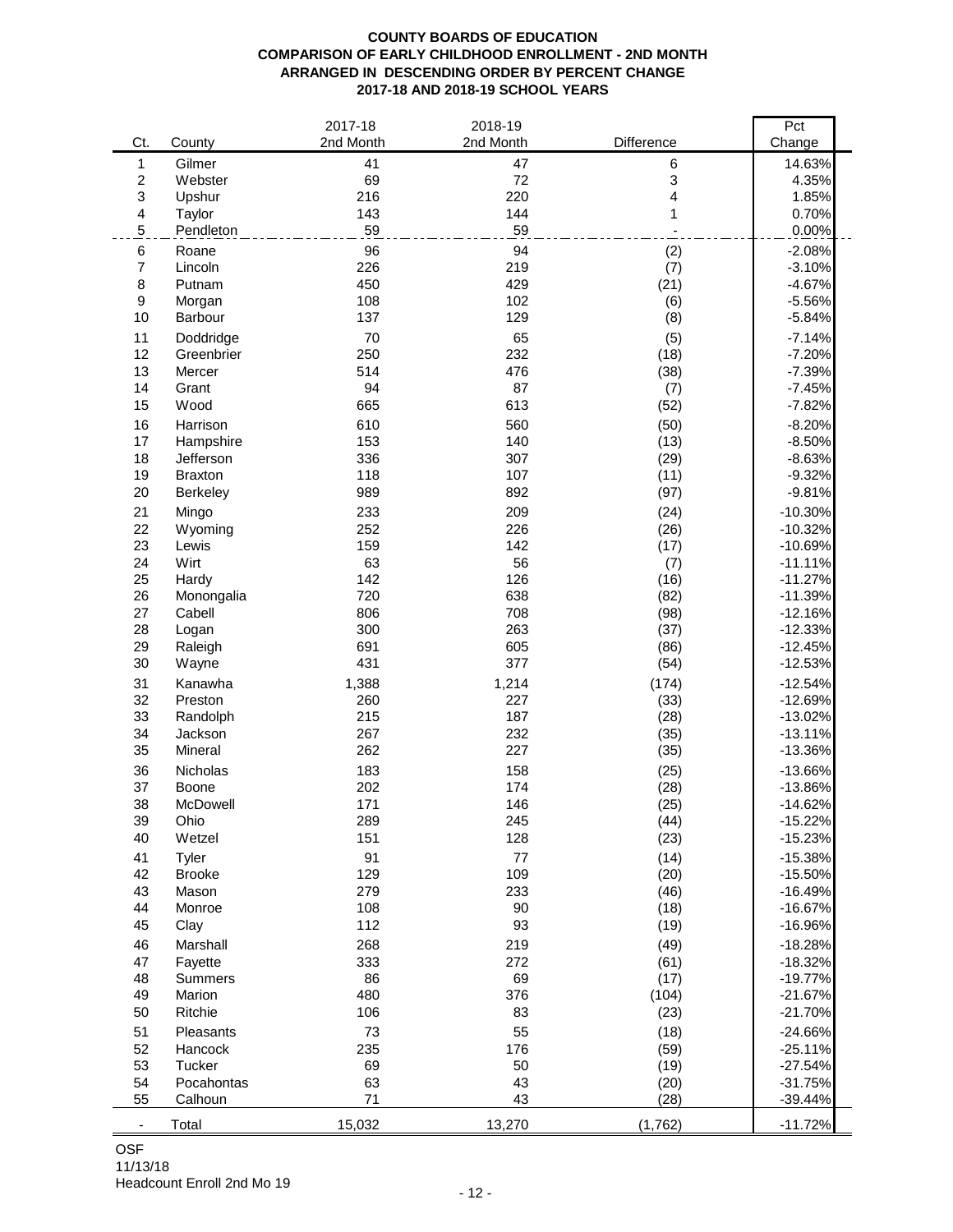### **COUNTY BOARDS OF EDUCATION COMPARISON OF KINDERGARTEN HEADCOUNT ENROLLMENT (FIVE YEARS OF AGE) - 2ND MONTH 2017-18 AND 2018-19 SCHOOL YEARS**

|                     | 2017-18    | 2018-19    |                           | Pct               |
|---------------------|------------|------------|---------------------------|-------------------|
| County              | 2nd Month  | 2nd Month  | Difference                | Change            |
| Barbour             | 173        | 180        | $\overline{7}$            | 4.05%             |
| Berkeley            | 1,348      | 1,421      | 73                        | 5.42%             |
| Boone               | 235        | 242        | $\overline{7}$            | 2.98%             |
| <b>Braxton</b>      | 153        | 142        | (11)                      | $-7.19%$          |
| <b>Brooke</b>       | 187        | 163        | (24)                      | $-12.83%$         |
| Cabell              | 962        | 903        | (59)                      | $-6.13%$          |
| Calhoun             | 74         | 79         | 5                         | 6.76%             |
| Clay                | 111        | 118        | $\overline{7}$            | 6.31%             |
| Doddridge           | 73         | 81         | 8                         | 10.96%            |
| Fayette             | 463        | 453        | (10)                      | $-2.16%$          |
| Gilmer              | 58         | 41         | (17)                      | $-29.31%$         |
| Grant               | 106        | 124        | 18                        | 16.98%            |
| Greenbrier          | 328        | 344        | 16                        | 4.88%             |
| Hampshire           | 215        | 216        | 1                         | 0.47%             |
| Hancock             | 276        | 300        | 24                        | 8.70%             |
|                     |            |            |                           |                   |
| Hardy               | 183        | 167<br>772 | (16)                      | $-8.74%$<br>0.78% |
| Harrison<br>Jackson | 766<br>321 | 339        | 6<br>18                   | 5.61%             |
| Jefferson           | 657        | 619        | (38)                      | $-5.78%$          |
| Kanawha             | 1,863      | 1,848      | (15)                      | $-0.81%$          |
|                     |            |            |                           |                   |
| Lewis               | 175        | 214        | 39                        | 22.29%            |
| Lincoln             | 248        | 261        | 13                        | 5.24%             |
| Logan               | 398        | 375        | (23)                      | $-5.78%$          |
| Marion              | 602        | 600        | (2)                       | $-0.33%$          |
| Marshall            | 368        | 351        | (17)                      | $-4.62%$          |
| Mason               | 311        | 304        | (7)                       | $-2.25%$          |
| McDowell            | 221        | 240        | 19                        | 8.60%             |
| Mercer              | 671        | 679        | 8                         | 1.19%             |
| Mineral             | 321        | 313        | (8)                       | $-2.49%$          |
| Mingo               | 332        | 311        | (21)                      | $-6.33%$          |
| Monongalia          | 871        | 852        | (19)                      | $-2.18%$          |
| Monroe              | 124        | 121        | (3)                       | $-2.42%$          |
| Morgan              | 171        | 155        | (16)                      | $-9.36%$          |
| Nicholas            | 273        | 281        | 8                         | 2.93%             |
| Ohio                | 429        | 415        | (14)                      | $-3.26%$          |
| Pendleton           | 72         | 61         | (11)                      | $-15.28%$         |
| Pleasants           | 70         | 86         | 16                        | 22.86%            |
| Pocahontas          | 77         | 80         | 3                         | 3.90%             |
| Preston             | 324        | 334        | 10                        | 3.09%             |
| Putnam              | 643        | 682        | 39                        | 6.07%             |
| Raleigh             | 849        | 832        | (17)                      | $-2.00%$          |
| Randolph            | 337        | 309        | (28)                      | $-8.31%$          |
| Ritchie             | 92         | 95         | 3                         | 3.26%             |
| Roane               | 172        | 151        | (21)                      | $-12.21%$         |
| Summers             | 80         | 99         | 19                        | 23.75%            |
| Taylor              | 183        | 187        | $\overline{\mathbf{4}}$   | 2.19%             |
| Tucker              | 80         | 83         | $\ensuremath{\mathsf{3}}$ | 3.75%             |
| Tyler               | 101        | 108        | $\overline{7}$            | 6.93%             |
| Upshur              | 275        | 287        | 12                        | 4.36%             |
| Wayne               | 491        | 484        | (7)                       | $-1.43%$          |
| Webster             | 109        | 86         | (23)                      | $-21.10%$         |
| Wetzel              | 188        | 188        |                           | 0.00%             |
| Wirt                | 74         | 64         | (10)                      | $-13.51%$         |
| Wood                | 911        | 911        |                           | 0.00%             |
| Wyoming             | 324        | 291        | (33)                      | $-10.19%$         |
| Total               | 19,519     | 19,442     | (77)                      | $-0.39%$          |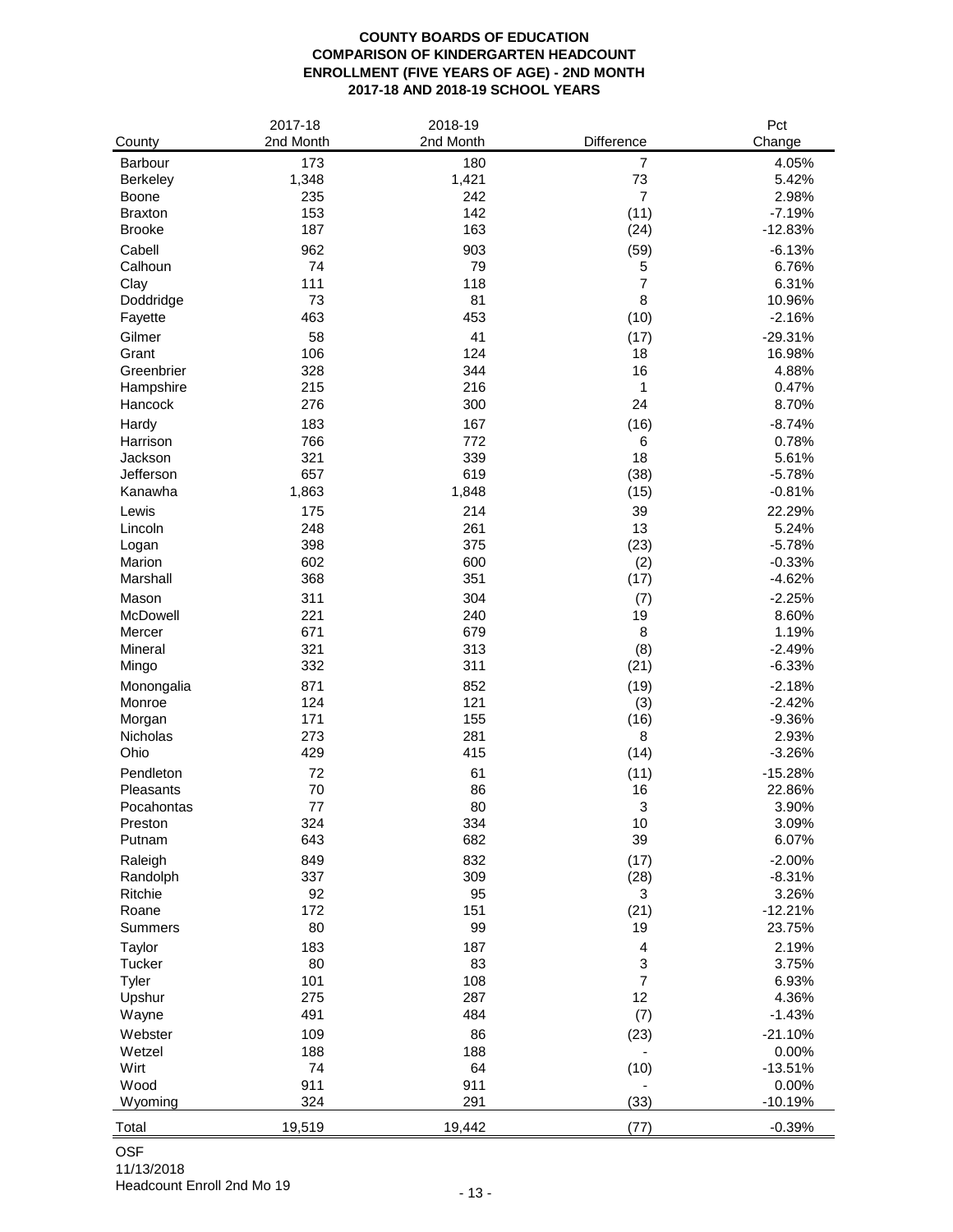#### **COUNTY BOARDS OF EDUCATION COMPARISON OF KINDERGARTEN HEADCOUNT ENROLLMENT (FIVE YEARS OF AGE) - 2ND MONTH ARRANGED IN DESCENDING ORDER BY NUMBER OF STUDENTS 2018-19 YEAR**

|                  |                  | 2017-18    | 2018-19    |                  | Pct.      |
|------------------|------------------|------------|------------|------------------|-----------|
| Ct.              | County           | 2nd Month  | 2nd Month  | Difference       | Change    |
| 1                | Berkeley         | 1,348      | 1,421      | 73               | 5.42%     |
| $\boldsymbol{2}$ | Lewis            | 175        | 214        | 39               | 22.29%    |
| $\overline{2}$   | Putnam           | 643        | 682        | 39               | 6.07%     |
| 4                | Hancock          | 276        | 300        | 24               | 8.70%     |
| 5                | McDowell         | 221        | 240        | 19               | 8.60%     |
| 5                | Summers          | 80         | 99         | 19               | 23.75%    |
| $\overline{7}$   | Grant            | 106        | 124        | 18               | 16.98%    |
| $\overline{7}$   | Jackson          | 321        | 339        | 18               | 5.61%     |
| 9                | Greenbrier       | 328        | 344        | 16               | 4.88%     |
| 9                | Pleasants        | 70         | 86         | 16               | 22.86%    |
| 11               | Lincoln          | 248        | 261        | 13               | 5.24%     |
| 12               | Upshur           | 275        | 287        | 12               | 4.36%     |
| 13               | Preston          | 324        | 334        | $10$             | 3.09%     |
| 14               | Doddridge        | 73         | 81         | 8                | 10.96%    |
| 14               | Mercer           | 671        | 679        | 8                | 1.19%     |
| 14               | <b>Nicholas</b>  | 273        |            |                  | 2.93%     |
|                  |                  |            | 281        | 8<br>7           |           |
| 17               | Barbour          | 173        | 180        |                  | 4.05%     |
| 17               | Boone            | 235        | 242        | $\overline{7}$   | 2.98%     |
| 17               | Clay             | 111        | 118        | $\boldsymbol{7}$ | 6.31%     |
| 17               | Tyler            | 101        | 108        | 7                | 6.93%     |
| 21               | Harrison         | 766        | 772        | 6                | 0.78%     |
| 22               | Calhoun          | 74         | 79         | 5                | 6.76%     |
| 23               | Taylor           | 183        | 187        | 4                | 2.19%     |
| 24               | Pocahontas       | 77         | 80         | 3                | 3.90%     |
| 24               | Ritchie          | 92         | 95         | 3                | 3.26%     |
| 24               | Tucker           | 80         | 83         | 3                | 3.75%     |
| 27               | Hampshire        | 215        | 216        | 1                | 0.47%     |
| 28               | Wetzel           | 188        | 188        |                  | 0.00%     |
| 28               | Wood             | 911        | 911        |                  | 0.00%     |
| 30               | Marion           | 602        | 600        | (2)              | $-0.33%$  |
| 31               | Monroe           | 124        | 121        | (3)              | $-2.42%$  |
| 32               | Mason            | 311        | 304        | (7)              | $-2.25%$  |
| 32               | Wayne            | 491        | 484        | (7)              | $-1.43%$  |
| 34               | Mineral          | 321        | 313        | (8)              | $-2.49%$  |
| 35               | Fayette          | 463        | 453        | (10)             | $-2.16%$  |
| 35               | Wirt             | 74         | 64         | (10)             | $-13.51%$ |
| 37               | <b>Braxton</b>   | 153        | 142        | (11)             | $-7.19%$  |
| 37               | Pendleton        | 72         | 61         | (11)             | $-15.28%$ |
| 39               | Ohio             | 429        | 415        | (14)             | $-3.26%$  |
| 40               | Kanawha          | 1,863      | 1,848      | (15)             | $-0.81%$  |
| 41               | Hardy            | 183        | 167        | (16)             | $-8.74%$  |
| 41               | Morgan           | 171        | 155        | (16)             | $-9.36%$  |
| 43               | Gilmer           | 58         | 41         | (17)             | $-29.31%$ |
| 43               | Marshall         | 368        | 351        | (17)             | $-4.62%$  |
| 43               | Raleigh          | 849        | 832        | (17)             | $-2.00%$  |
|                  |                  |            |            |                  | $-2.18%$  |
| 46<br>47         | Monongalia       | 871<br>332 | 852<br>311 | (19)             | $-6.33%$  |
|                  | Mingo            | 172        | 151        | (21)             | $-12.21%$ |
| 47<br>49         | Roane            | 398        | 375        | (21)<br>(23)     | $-5.78%$  |
| 49               | Logan<br>Webster | 109        | 86         | (23)             | $-21.10%$ |
|                  |                  |            |            |                  |           |
| 51               | <b>Brooke</b>    | 187        | 163        | (24)             | $-12.83%$ |
| 52               | Randolph         | 337        | 309        | (28)             | $-8.31%$  |
| 53               | Wyoming          | 324        | 291        | (33)             | $-10.19%$ |
| 54               | Jefferson        | 657        | 619        | (38)             | $-5.78%$  |
| 55               | Cabell           | 962        | 903        | (59)             | $-6.13%$  |
|                  | Total            | 19,519     | 19,442     | (77)             | $-0.39%$  |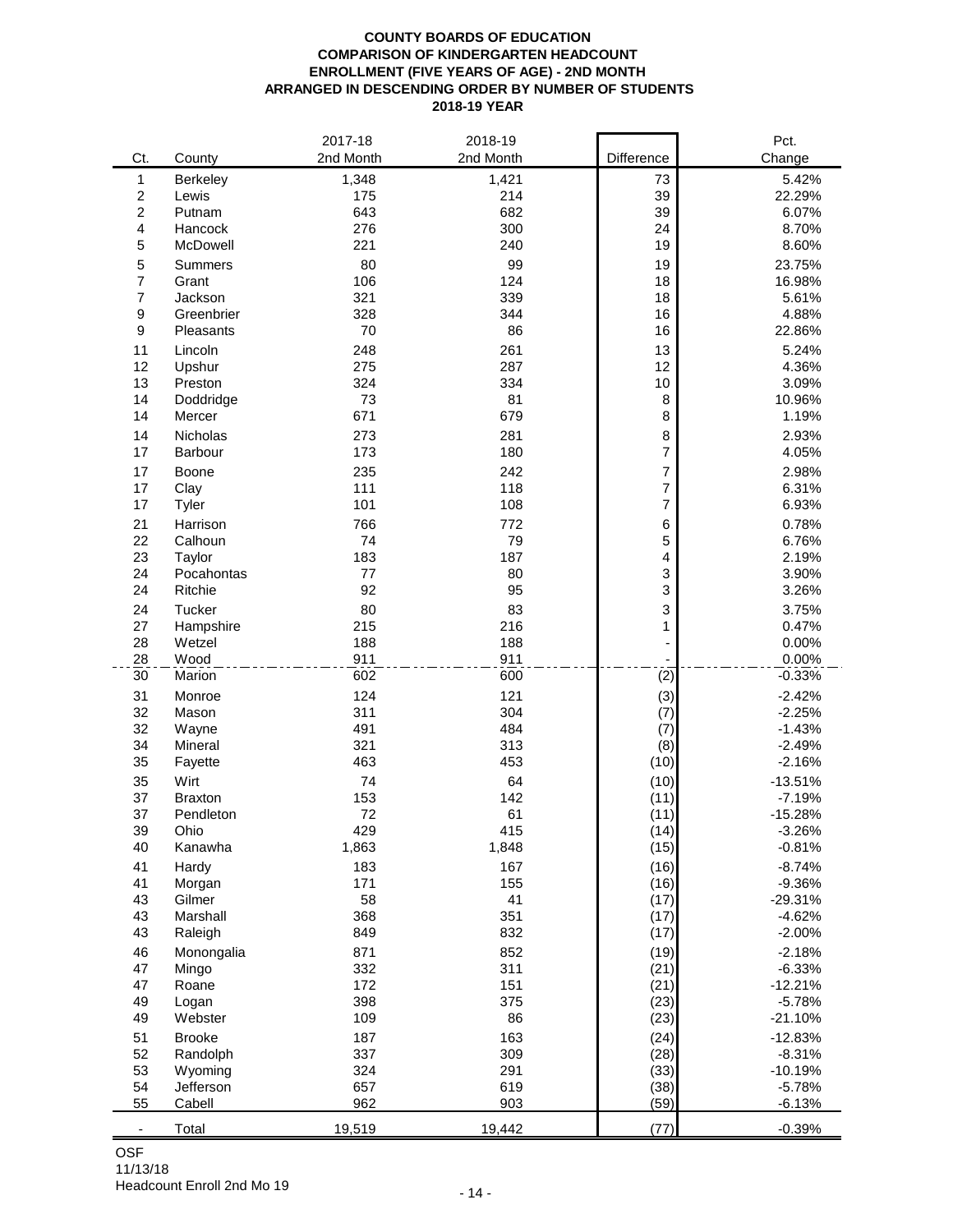#### **COUNTY BOARDS OF EDUCATION COMPARISON OF KINDERGARTEN HEADCOUNT ENROLLMENT (FIVE YEARS OF AGE) - 2ND MONTH ARRANGED IN DESCENDING ORDER BY PERCENT CHANGE 2017-18 AND 2018-19 SCHOOL YEARS**

|                  |                            | 2017-18      | 2018-19      |                  | Pct.                 |
|------------------|----------------------------|--------------|--------------|------------------|----------------------|
| Ct.              | County                     | 2nd Month    | 2nd Month    | Difference       | Change               |
| 1                | <b>Summers</b>             | 80           | 99           | 19               | 23.75%               |
| $\boldsymbol{2}$ | Pleasants                  | 70           | 86           | 16               | 22.86%               |
| 3                | Lewis                      | 175          | 214          | 39               | 22.29%               |
| 4                | Grant                      | 106          | 124          | 18               | 16.98%               |
| 5                | Doddridge                  | 73           | 81           | 8                | 10.96%               |
| 6                | Hancock                    | 276          | 300          | 24               | 8.70%                |
| 7                | McDowell                   | 221          | 240          | 19               | 8.60%                |
| 8                | Tyler                      | 101          | 108          | $\boldsymbol{7}$ | 6.93%                |
| 9                | Calhoun                    | 74           | 79           | 5                | 6.76%                |
| 10               | Clay                       | 111          | 118          | $\overline{7}$   | 6.31%                |
| 11               | Putnam                     | 643          | 682          | 39               | 6.07%                |
| 12               | Jackson                    | 321          | 339          | 18               | 5.61%                |
| 13<br>14         | <b>Berkeley</b><br>Lincoln | 1,348<br>248 | 1,421<br>261 | 73<br>13         | 5.42%<br>5.24%       |
| 15               | Greenbrier                 | 328          | 344          | 16               | 4.88%                |
|                  |                            | 275          |              | 12               | 4.36%                |
| 16<br>17         | Upshur<br>Barbour          | 173          | 287<br>180   | $\overline{7}$   | 4.05%                |
|                  |                            |              |              |                  |                      |
| 18<br>19         | Pocahontas<br>Tucker       | 77<br>80     | 80<br>83     | 3<br>3           | 3.90%<br>3.75%       |
| 20               | Ritchie                    | 92           | 95           | 3                | 3.26%                |
|                  |                            |              |              | 10               | 3.09%                |
| 21<br>22         | Preston<br>Boone           | 324<br>235   | 334<br>242   | 7                | 2.98%                |
| 23               | Nicholas                   | 273          | 281          | 8                | 2.93%                |
| 24               | Taylor                     | 183          | 187          | 4                | 2.19%                |
| 25               | Mercer                     | 671          | 679          | 8                | 1.19%                |
| 26               | Harrison                   | 766          | 772          | 6                | 0.78%                |
| 27               | Hampshire                  | 215          | 216          | 1                | 0.47%                |
| 28               | Wetzel                     | 188          | 188          |                  | 0.00%                |
| 28               | Wood                       | 911          | 911          |                  | 0.00%                |
| 30               | Marion                     | 602          | 600          | (2)              | $-0.33%$             |
| 31               | Kanawha                    | 1,863        | 1,848        | (15)             | $-0.81%$             |
| 32               | Wayne                      | 491          | 484          | (7)              | $-1.43%$             |
| 33               | Raleigh                    | 849          | 832          | (17)             | $-2.00%$             |
| 34               | Fayette                    | 463          | 453          | (10)             | $-2.16%$             |
| 35               | Monongalia                 | 871          | 852          | (19)             | $-2.18%$             |
| 36               | Mason                      | 311          | 304          | (7)              | $-2.25%$             |
| 37               | Monroe                     | 124          | 121          | (3)              | $-2.42%$             |
| 38               | Mineral                    | 321          | 313          | (8)              | $-2.49%$             |
| 39               | Ohio                       | 429          | 415          | (14)             | $-3.26%$             |
| 40               | Marshall                   | 368          | 351          | (17)             | $-4.62%$             |
| 41               | Logan                      | 398          | 375          | (23)             | $-5.78%$             |
| 42               | Jefferson                  | 657          | 619          | (38)             | $-5.78%$             |
| 43<br>44         | Cabell<br>Mingo            | 962<br>332   | 903<br>311   | (59)<br>(21)     | $-6.13%$<br>$-6.33%$ |
| 45               | <b>Braxton</b>             | 153          | 142          | (11)             | $-7.19%$             |
| 46               | Randolph                   | 337          | 309          | (28)             | $-8.31%$             |
| 47               | Hardy                      | 183          | 167          | (16)             | $-8.74%$             |
| 48               | Morgan                     | 171          | 155          | (16)             | $-9.36%$             |
| 49               | Wyoming                    | 324          | 291          | (33)             | $-10.19%$            |
| 50               | Roane                      | 172          | 151          | (21)             | $-12.21%$            |
| 51               | <b>Brooke</b>              | 187          | 163          | (24)             | $-12.83%$            |
| 52               | Wirt                       | 74           | 64           | (10)             | $-13.51%$            |
| 53               | Pendleton                  | 72           | 61           | (11)             | $-15.28%$            |
| 54               | Webster                    | 109          | 86           | (23)             | $-21.10%$            |
| 55               | Gilmer                     | 58           | 41           | (17)             | $-29.31%$            |
|                  | Total                      | 19,519       | 19,442       | (77)             | $-0.39%$             |